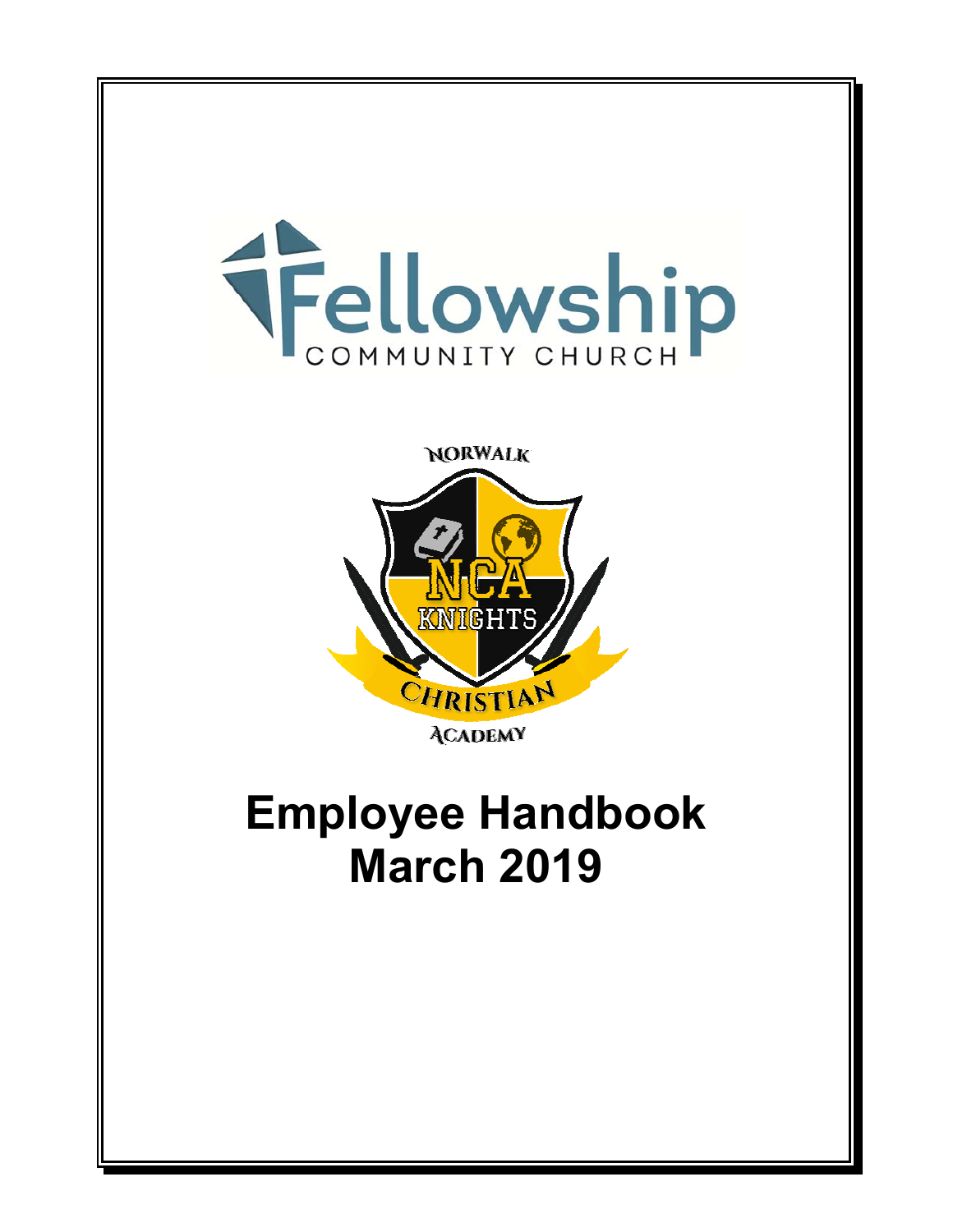| <b>TABLE OF CONTENTS</b> |  |
|--------------------------|--|
|                          |  |
|                          |  |
|                          |  |
|                          |  |
|                          |  |
|                          |  |
|                          |  |
|                          |  |
|                          |  |
|                          |  |
|                          |  |
|                          |  |
|                          |  |
|                          |  |
|                          |  |
|                          |  |
|                          |  |
|                          |  |
|                          |  |
|                          |  |
|                          |  |
|                          |  |
|                          |  |
|                          |  |
|                          |  |
|                          |  |
|                          |  |
|                          |  |
|                          |  |
|                          |  |
|                          |  |
|                          |  |
|                          |  |
|                          |  |
|                          |  |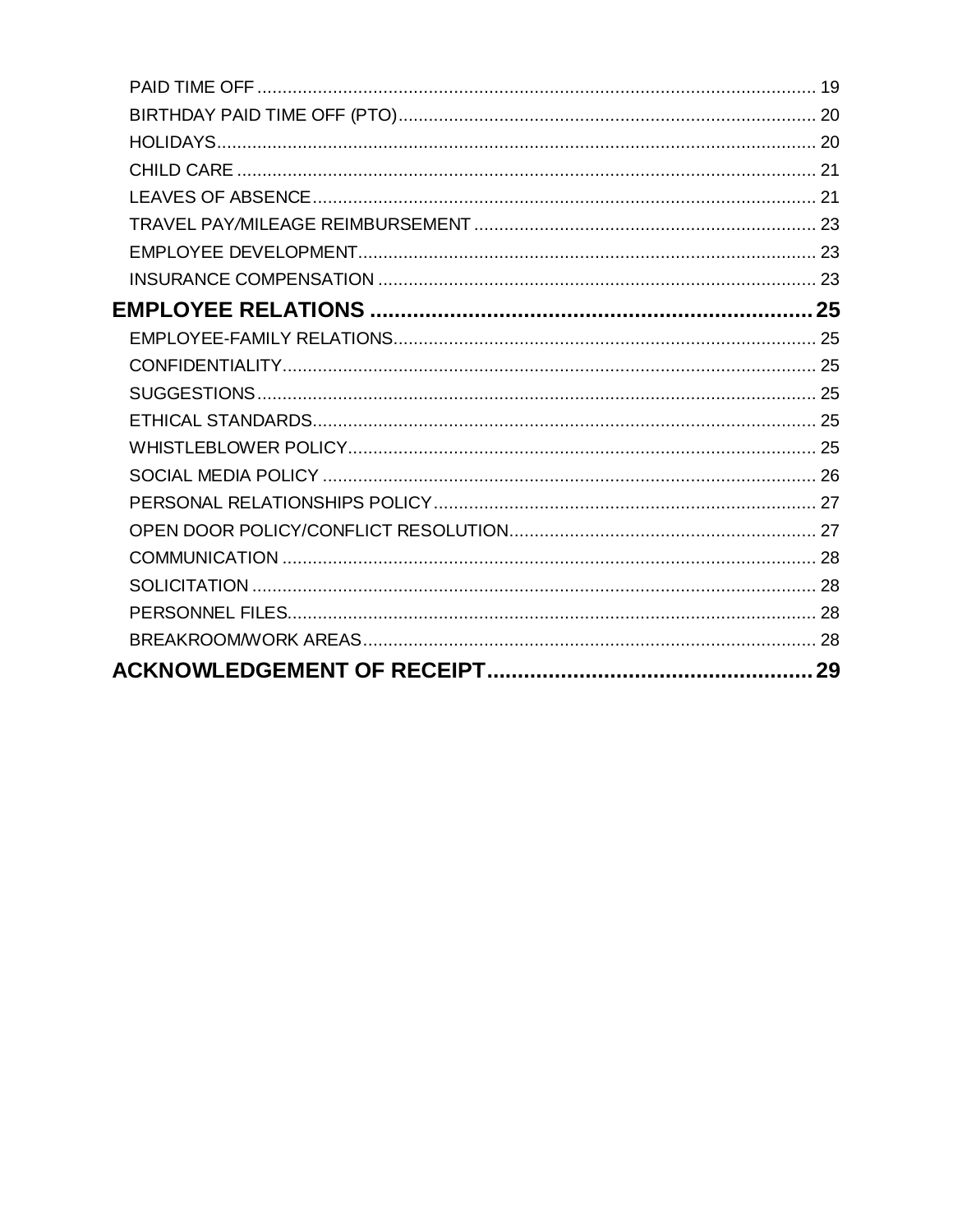# <span id="page-3-0"></span>WELCOME

On behalf of Fellowship Community Church (a/k/a Norwalk Christian Academy), we would like to take this opportunity to welcome you. We are pleased that you have joined us and look forward to working with you. Whether you are a new or long-term employee, you are an important part of our present and future. Our success depends to a large extent on our ability to attract and retain dedicated and highly motivated employees. We want your employment with our Church to be rewarding and challenging.

Our management philosophy is one of respect for the abilities, contributions and rights of the individual employee. We strive to create an atmosphere where ideas and opinions are openly expressed.

We hope you will find satisfaction in your work and enjoy being a part of a progressive, teamoriented organization. We're delighted you have joined us!

Sincerely,

Fellowship Community Church (a/k/a Norwalk Christian Academy)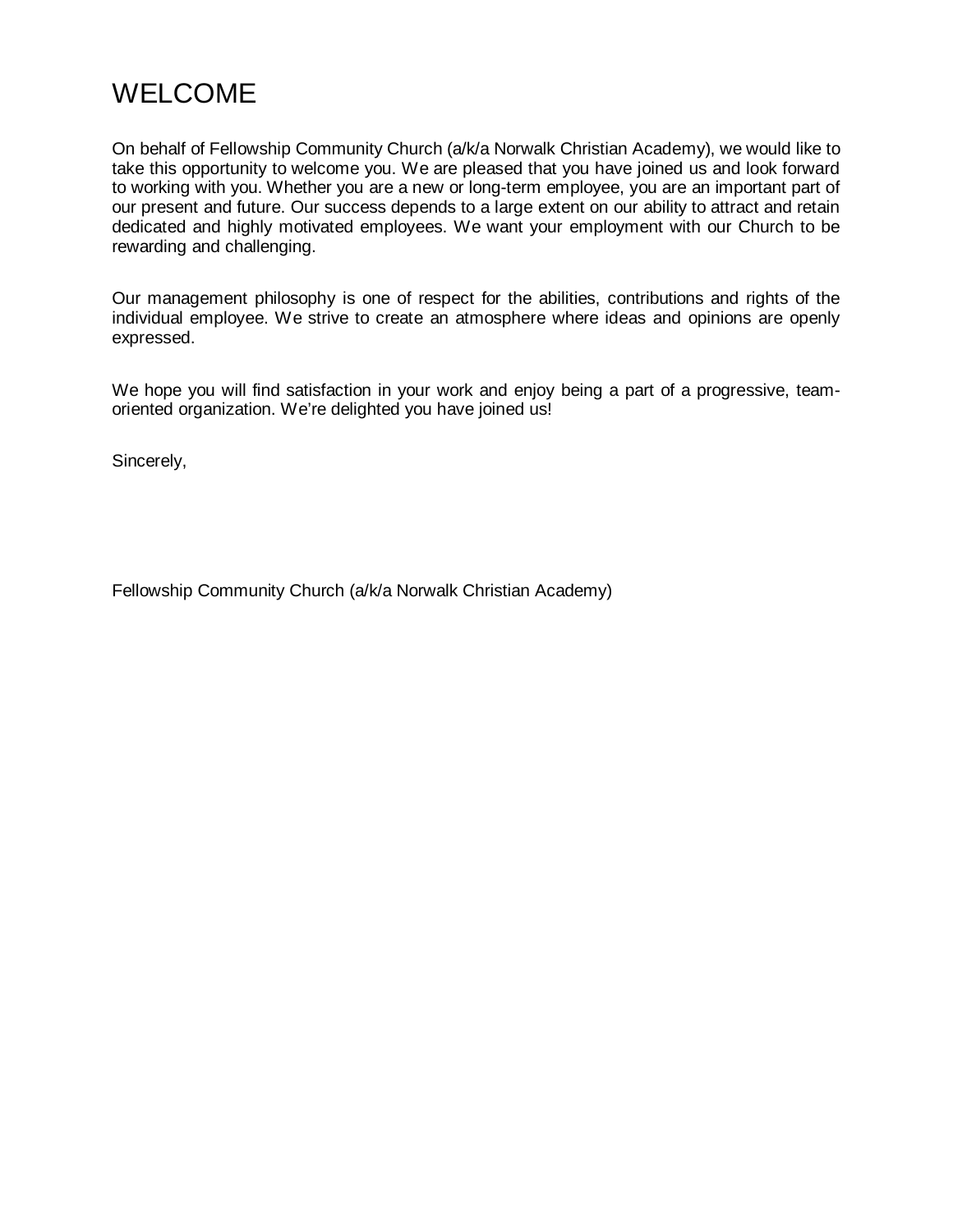# <span id="page-4-0"></span>**OVERVIEW**

# <span id="page-4-1"></span>PURPOSE

The purpose of this Employee Handbook is to provide guidance and orientation to employees about current policies and benefits. It is not intended to be all-inclusive. After receiving this Employee Handbook, employees are required to sign an Acknowledgment of Receipt form, found in the back of the Employee Handbook. Signing this document expresses agreement to comply with the quidelines, policies and procedures as outlined. Fellowship Community Church (a/k/a Norwalk Christian Academy), herein referred to as "Preschool", "School", "Fellowship Community Church" "FCC", "Norwalk Christian Academy", "NCA", or "Church", may review and change its policies and benefits at any time at its sole discretion. This Employee Handbook replaces any previous handbook editions. Any questions about the material contained in the Employee Handbook or about any other aspect of employment, should be directed to the Director or Pastor of FCC.

#### AT-WILL EMPLOYEES:

This Employee Handbook does not create a contract, nor is it a part of a contract between the employer and its employees. Employees are employed on an at-will basis and are subject to the employer's ministry requirements. As such, the employee or employer may terminate employment at any time, with or without notice, with or without cause, for any reason not prohibited by law.

#### EMPLOYEES WITH CONTRACTS:

The employee-employer relationship for those employees with an employment contract is the contract itself. Policy issues, which are contained in the Employee Handbook, apply only if they are not addressed in the employment contract.

## <span id="page-4-2"></span>**HISTORY**

Fellowship Community Church's NCA in Norwalk, Iowa provides a quality experience for children from 2 years through 7th grade from Norwalk and neighboring communities. We offer a variety of programs and class times to accommodate preschoolers and school-aged kids, and we hold ourselves to the highest standards to ensure that every young life we touch is prepared for life's challenges. We pride ourselves on having qualified, motivated teachers and staff who have a great love & mission for teaching the "whole child," which includes the teaching of the Gospel of Jesus Christ. We are a cooperative effort between home, church and school. What a blessing to be able to teach, play with and foster God's children! We are honored to be an extension of family and to partner with families in seeing children reach new heights in their spiritual developmental journey.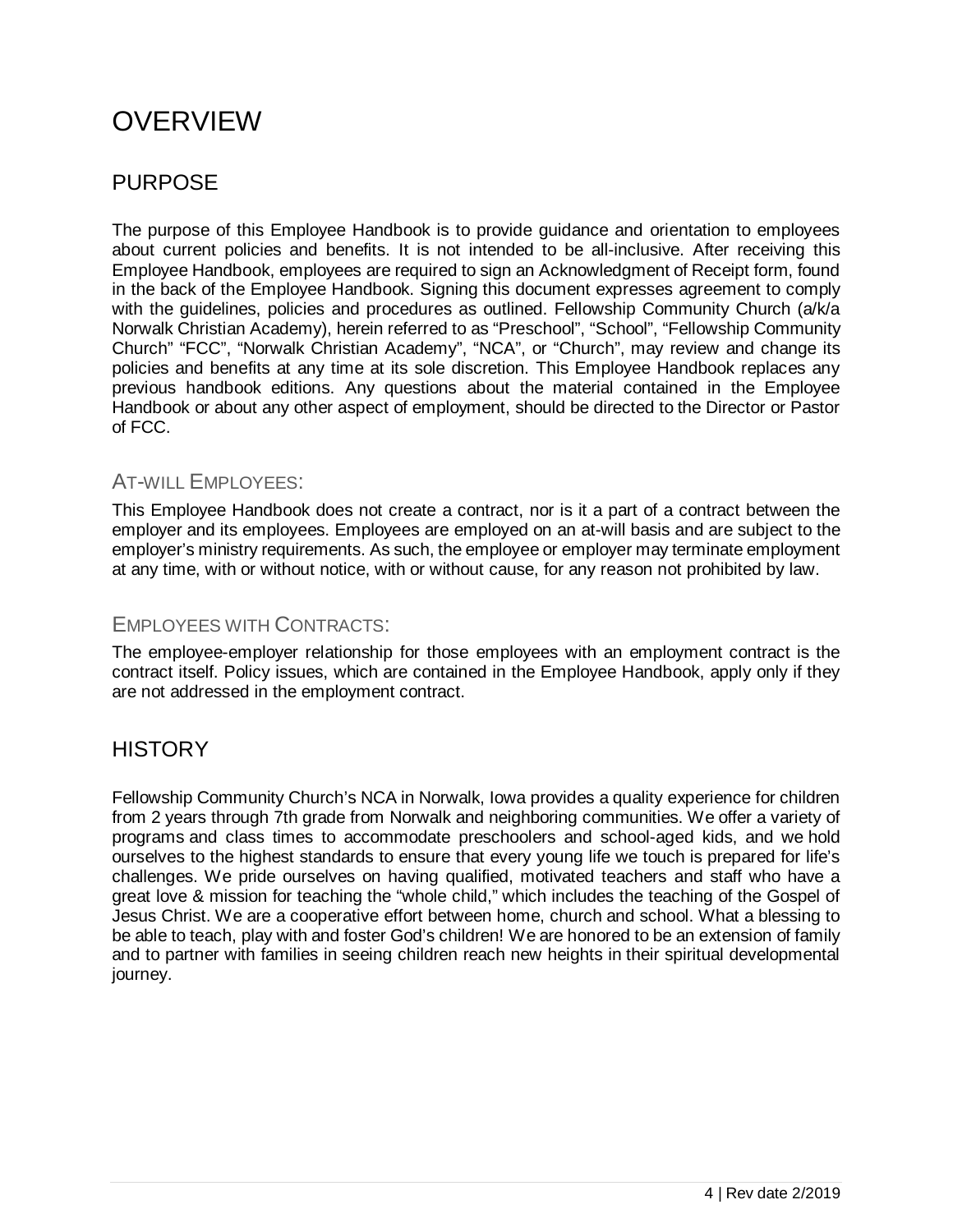## <span id="page-5-0"></span>MISSION STATEMENT

#### *Discipling the next generation to know God, trust God and obey God for the fame of His name.*

We believe that all children are a gift of the Lord. We are committed to valuing each child as unique – created special with individual gifts, strengths, interests and needs. With a Christian foundation, it is our goal to provide an atmosphere where children feel safe and nurtured and to provide an environment that promotes physical, intellectual, emotional, social and spiritual growth with God's love & message. We are blessed by the opportunities to plant seeds as children come to us with ideas, interests and curiosities. We believe that children need to be stimulated academically and that they deserve to be exposed to a developmentally appropriate curriculum that teaches the whole child.

## <span id="page-5-1"></span>STATEMENT OF FAITH

FCC and NCA have adopted a "Doctrinal Statement of Faith" that applies to all of its members and employees. Agreement and compliance with the Statement of Faith is a requirement of both membership and employment with Fellowship Community Church. Violation of the Statement of Faith or actions which reflect a disagreement with the Statement of Faith represent good cause to terminate employment.

### <span id="page-5-2"></span>MINISTRIAL PURPOSE OF EMPLOYMENT

All employees of FCC and NCA are an extension of the Church's ministry and mission to spread the gospel of Jesus Christ. With this in mind, all employees must be prepared to share the beliefs of the Church as reflected in the

Statement of Faith. In addition, all employees should be prepared to pray with those individuals either seeking salvation or who are in need of prayer for something in their life.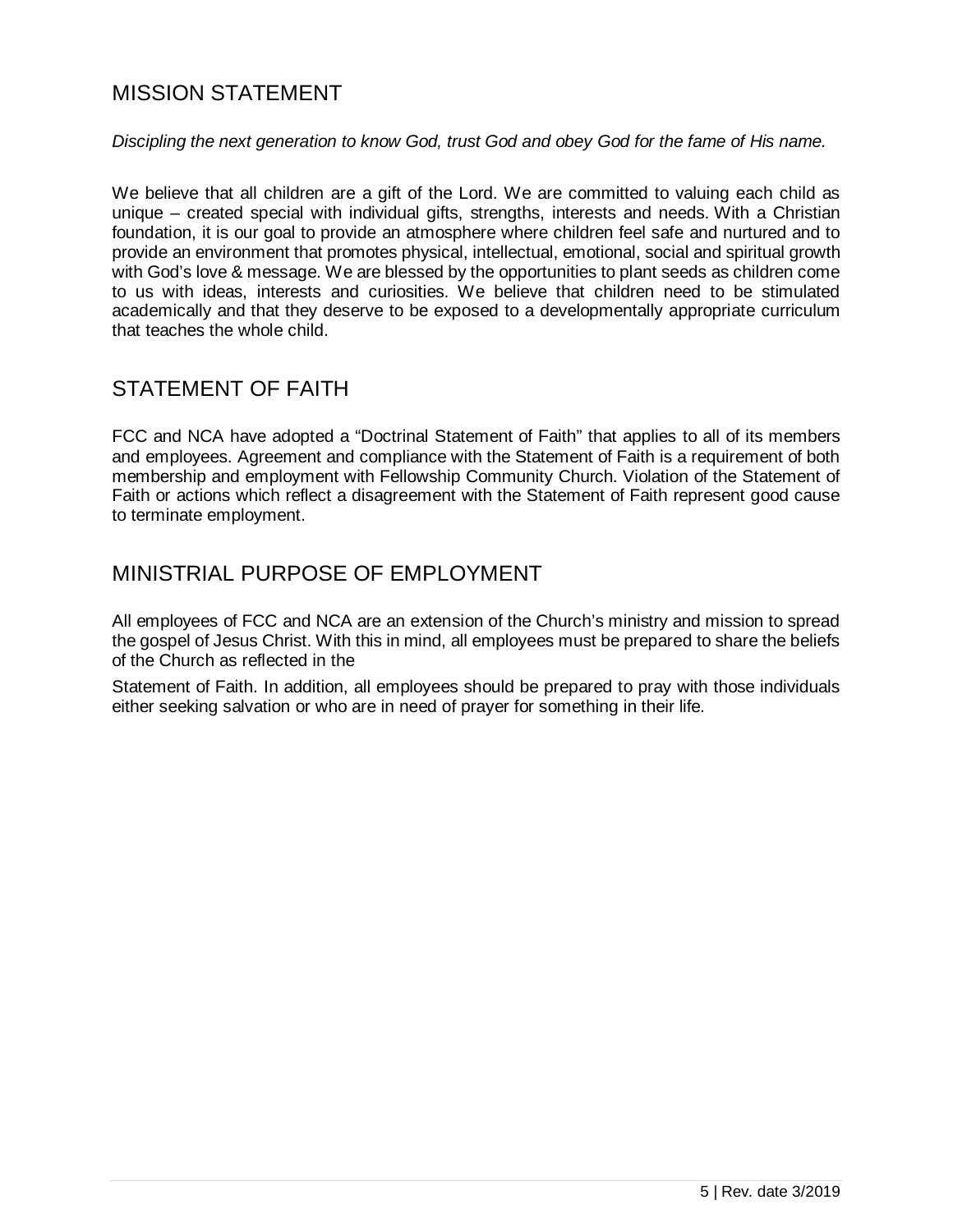# <span id="page-6-0"></span>EMPLOYMENT

# <span id="page-6-1"></span>EQUAL EMPLOYMENT OPPORTUNITY

We are an equal employment opportunity employer and do not discriminate on the basis of race, color, national origin, sex, age, disability, military status, or genetic information. This policy applies to all aspects of employment and application for employment with FCC and NCA.

#### <span id="page-6-2"></span>HARASSMENT/DISCRIMINATION

It is our policy to provide a work environment free of all forms of harassment and discrimination. Harassment on the basis of sex or other protected characteristics is a violation of Title VII of the Civil Rights Act of 1964. Unwelcome sexual advances, requests for sexual favors and other unwelcome verbal, non-verbal or physical conduct, may constitute harassment when such conduct creates an intimidating, hostile or offensive working environment. The working environment is defined to include terms and conditions of employment, as well as employment decisions. Violations of this policy are strictly prohibited.

An employee who believes that he or she has been the victim of or witness to harassment or discrimination by another employee or other person in the workplace, should immediately inform their supervisor, in an attempt to reach resolution. If the immediate supervisor is unavailable or the employee prefers, they should inform another member of management, or the Director or Pastor of FCC. It is the Director's and Pastor of FCC's duty to listen to such complaints and to refer them to the appropriate authority. The employee may be asked to provide a brief, written statement to serve as a basis for investigation of the complaint. After notification, the complaint will be carefully investigated. Every attempt will be made to keep the complaint confidential, however, those who may have knowledge of either the incident in question or similar problems may be contacted as the situation warrants. After the investigation has been completed, a determination will be made by appropriate management regarding resolution of the case. If warranted, corrective action may be taken, up to and including termination.

Any employee bringing a harassment or discrimination complaint or assisting in the investigation of such a complaint will not be adversely affected in terms and conditions of employment, nor discriminated against because of the complaint. Retaliatory action of any kind against an individual who has made a report of harassment is strictly prohibited and may be subject to disciplinary action, up to and including termination.

## <span id="page-6-3"></span>CLASSIFICATIONS

We employ both hourly and salaried employees. Hourly (non-exempt) employees are eligible for overtime pay of time and one half, after 40 hours worked in a workweek, in accordance with applicable law. Salaried (exempt) employees are not eligible for overtime. In addition, we place employees into one of the following classifications.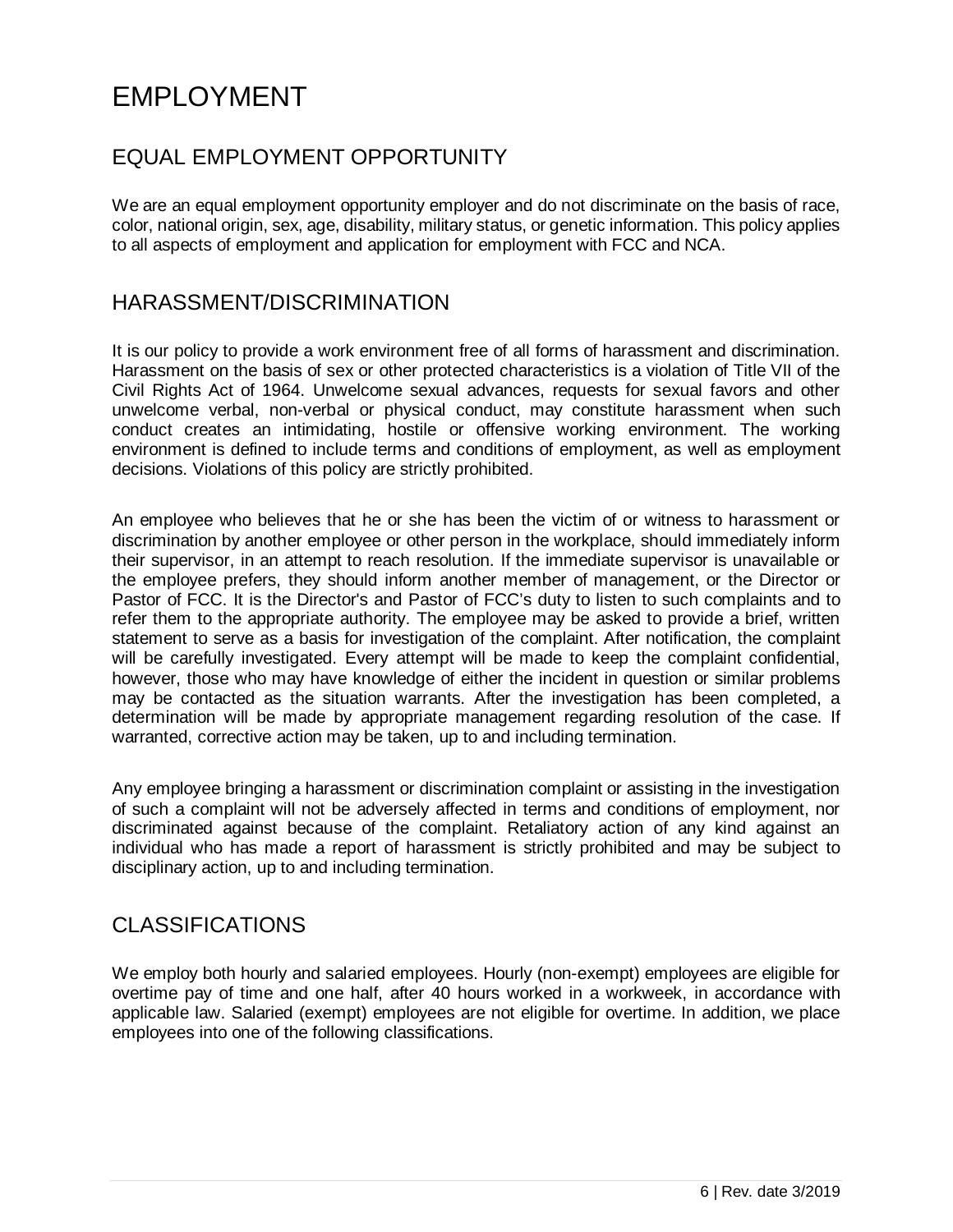#### FULL TIME EMPLOYEE:

Full time employees are hired for full time employment (34 or more hours per week on a regular basis) in an established job, with particularly described duties and skill requirements.

#### PART TIME EMPLOYEE:

Part time employees are hired for part time employment (less than 34 hours per week on a regular basis) in an established job, with particularly described duties and skill requirements.

#### TEMPORARY EMPLOYEE:

Temporary employees are hired for seasonal and/or temporary employment on a non-regular basis, typically for a particular job.

#### EMPLOYEES WITH CONTRACTS:

The employee-employer relationship for those employees with an employment contract is the contract itself. Policy issues, which are contained in the Employee Handbook, apply only if they are not addressed in the employment contract.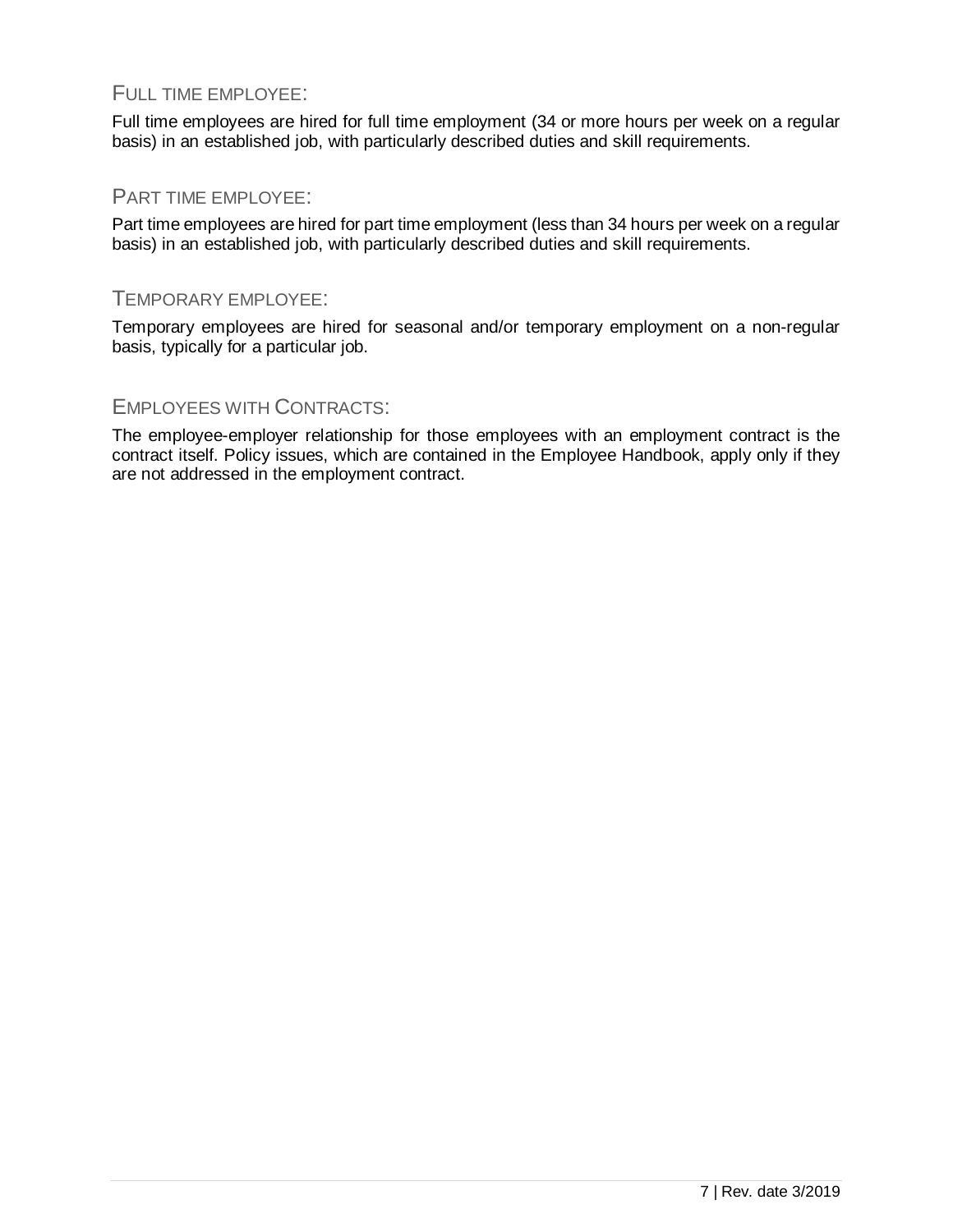# <span id="page-8-0"></span>COMPENSATION AND WORK HOURS

## <span id="page-8-1"></span>WORK HOURS

Regular work hours are 7:00 AM to 5:30 PM, Monday through Friday for NCA, and 8:00 AM to 4:30 PM Monday through Friday for FCC. Any changes in these hours will be communicated with as much advance notice as possible by the Director.

All employees are expected to be at their respective work areas during all working hours when scheduled, except for scheduled breaks. Employees who need to leave their work area for personal reasons, must inform a co-worker in their immediate work area, or advise the Director.

### <span id="page-8-2"></span>WORK SCHEDULE

Work schedules are posted on a weekly basis. Time off requests for are due two (2) weeks before the requested time off. Employees requesting a change to a posted schedule should submit the change request to the Director. The request is reviewed and subject to approval by the Director. The employee will be notified if the request is denied.

### <span id="page-8-3"></span>PAY PERIOD

The pay period is on a bi-weekly schedule. The work week begins on Sunday and ends on Saturday. Checks are issued every other Friday, following the close of a pay period. If a payday falls on a holiday, paychecks will be distributed on the last working day prior to the holiday. Employees should review and verify paycheck information on a regular basis so any necessary changes can be made as soon as possible.

For their convenience, employees are also provided with the option of having their paycheck processed via direct deposit. This employee benefit provides for funds to be automatically deposited in the financial institution of the employee's choice, to avoid hassles associated with going to their financial institution, lost, stolen, or destroyed checks. All pay distributed through direct deposit will be deposited no later than noon on payday.

### <span id="page-8-4"></span>PAYROLL DEDUCTIONS

Your earnings and payroll deductions are shown on your check stub. If applicable, deductions may include some of the following examples, as required by law or requested by the employee:

| Required by Federal & State   | <b>Authorized by Employee</b> |
|-------------------------------|-------------------------------|
| Federal Income Tax            | Other expenses as incurred    |
| State Income Tax              |                               |
| Social Security Tax           |                               |
| Garnishments/Wage Attachments |                               |

Any questions concerning paychecks should be directed to the Director or Pastor of FCC.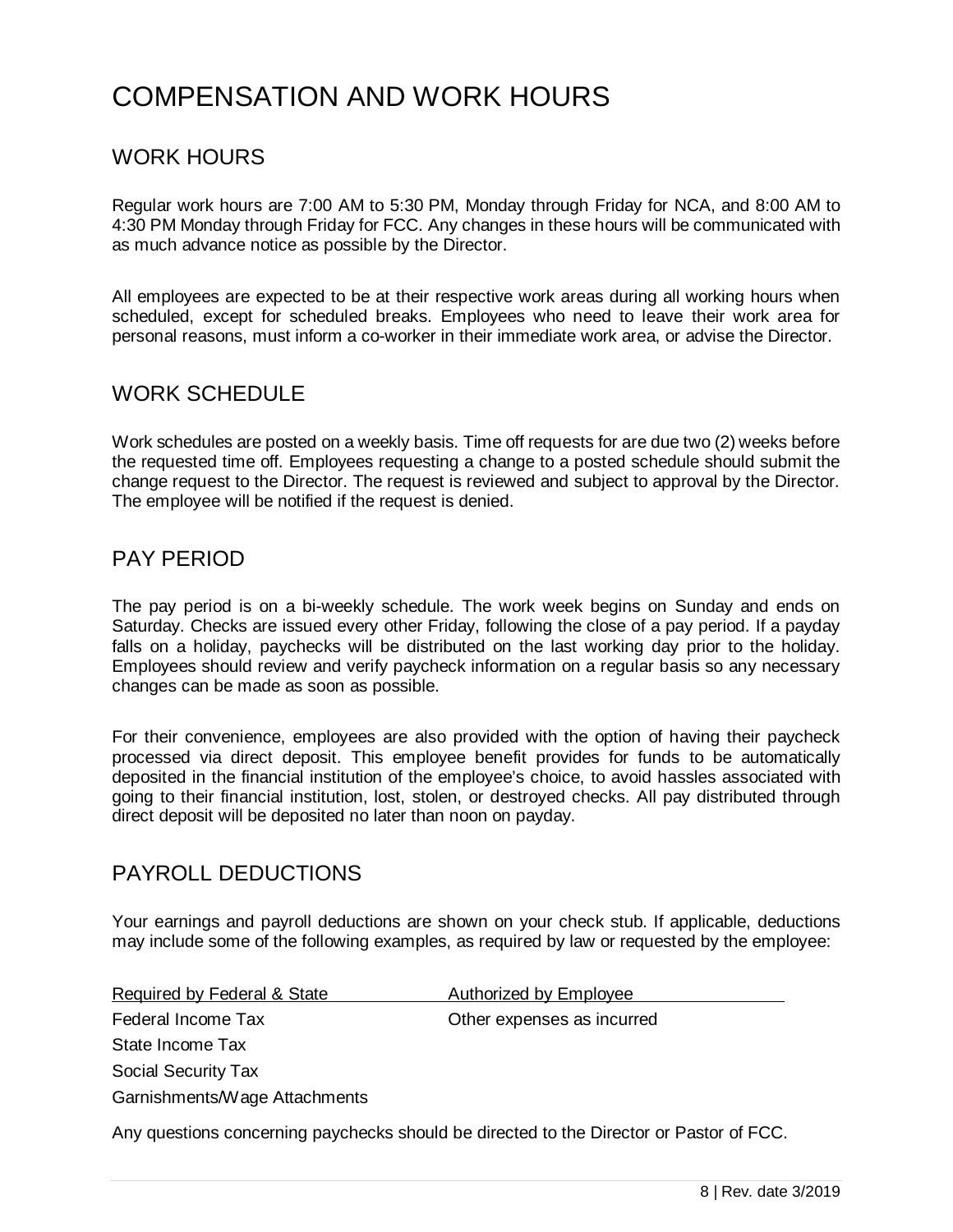# <span id="page-9-0"></span>TIME CARD PROCEDURES

Time cards are due to the office no later than 9:00 AM on Monday for NCA and timesheets are due to the office no later than 7:00 AM on Monday for FCC. All employees are required to accurately record the time they begin and end their work, and any departure from work for personal reasons or unpaid breaks, using a time clock. Exempt employees, although not required to complete specific hours worked, must record total hours worked per pay period and other paid time off, using a time card. Exempt employees who have exhausted all available paid time off may be subject to salary deductions of full day increments for time off from scheduled work.

Time worked is all the time actually spent on the job performing assigned duties, therefore, employees must not punch in until ready to start work. Arriving to work and punching in more than five (5) minutes before the start of a scheduled shift or punching out more than five (5) minutes after the end of a scheduled shift without prior approval is unacceptable. Exceptions to scheduled work hours, including overtime, may not be permitted without prior approval from the Director.

Employees must record their individual time only, using their own time clock login and must submit completed time cards to the Director at the end of each work week. Any errors or accidental omissions on the time card requiring correction must be signed and corrected by the Director, not the employee. Any employee who alters, tampers with, or falsely records actual time worked, alters another employee's time card, or violates any time card procedure may be subject to disciplinary action, up to and including termination.

## <span id="page-9-1"></span>OVERTIME

The Church shall compensate overtime in accordance with Federal and State law. Only nonexempt employees are eligible for overtime pay. Compensation for overtime is one-and-one-half times the regular rate of pay for all hours worked over 40 in a work week, depending upon applicable laws. Overtime may not be permitted without prior approval of the Director. We attempt to plan overtime with consideration for employees and families.

# <span id="page-9-2"></span>POLICIES AND PROCEDURES

Every organization has certain guidelines developed to reflect good ministry practices. In establishing any rules of conduct, the entities have no intention of restricting the personal rights of any individual. Rather, we wish to define the guidelines that protect the rights of all employees and to ensure maximum understanding and cooperation. Any exceptions to policies must receive management approval.

### TEACHER REQUIREMENTS FOR EMPLOYMENT

Employees of Norwalk Christian Academy must meet all of Department of Human Services (DHS) requirements which include but are not limited to:

- 1. A physical including TB screening prior to beginning employment (renew every 2 yrs.)
- 2. Achieve First Aid and CPR certification within first 90 days of employment and maintain current
- 3. Complete and maintain Universal Precautions training within first 90 days of employment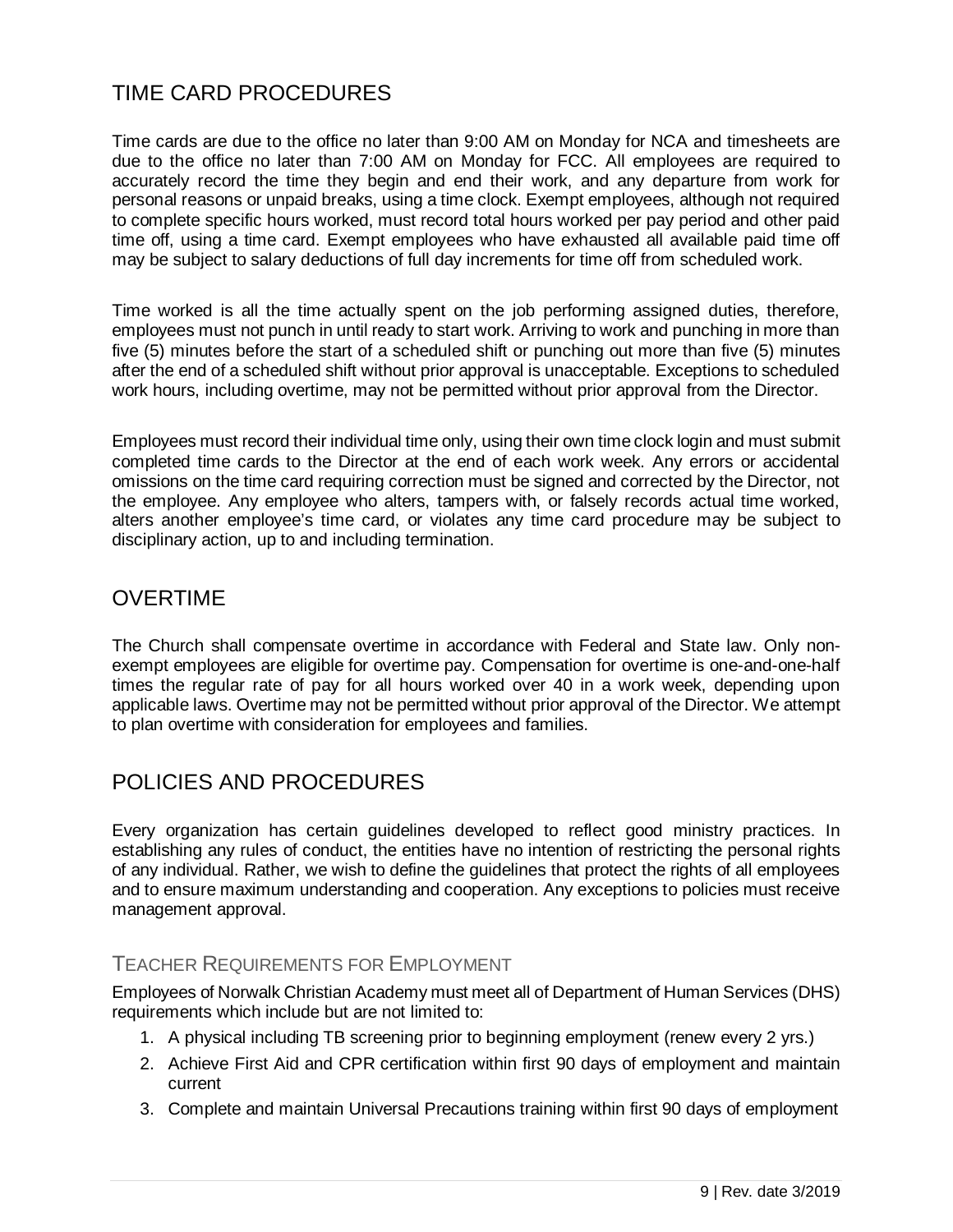- 4. Complete required continuing education requirements set forth by DHS for the position of employment
- 5. Successfully complete State and National Criminal Record check and Child Abuse Registry check
- 6. Successfully complete and maintain Mandatory Reporter training within first 90 days of employment
- 7. Be able to teach and communicate the beliefs and mission of Fellowship Community Church as well as the Gospel of Jesus Christ to both employees and children/students
- 8. Be able to pray with coworkers, children or students who request prayer and be able to lead prayer sessions when requested

# <span id="page-10-0"></span>MANDATORY REPORTER

Section 232.69 of the Iowa Code requires that every employee of a licensed day care or preschool facility who, in the course of employment, reasonably believes a child has suffered sexual abuse, physical abuse, mental injury, child prostitution, denial of critical care, bestiality in the presence of the child, manufactures a dangerous substance or is in possession of a dangerous substance shall immediately report the suspected abuse directly to the Department of Human Services.

Section 232.70 of the Iowa Code requires that each report made by a mandatory reporter, as defined in Section 232.69, shall be made both orally and in writing. The oral report must be made by telephone or otherwise to the Department of Human Services. If the person making the report has reason to believe that immediate protection of the child is advisable, that person shall also make an oral report to an appropriate law enforcement agency. The written report must be made to the Department of Human Services within 48 hours after the oral report.

By law, the oral and written reports shall contain the following information, or as much thereof as the person making the report is able to furnish: a. the names and home address of the child and his parents or other persons believe to be responsible for his care; b. the child's present whereabouts if not the same as the parent's or other person's home address; c. the child's age; d. the nature and extent of the child's injuries, including any evidence of previous injuries; e. the name, age and condition of other children in the same home; f. any other information which the person making the report believes might be helpful in establishing the cause of the injury to the child, the identity of the person or persons responsible for the injury, or in providing assistance to the child; and g. the name and address of the person making the report.

#### LEGAL SANCTIONS FOR FAILURE TO REPORT ARE AS FOLLOWS:

Any mandatory reporter who knowingly and willfully fails to report a suspected case of child abuse is guilty of a simple misdemeanor. 2. Any mandatory reporter who knowingly fails to report is civilly liable for damages proximately caused by such failure (Legal Reference 232.75). Any mandatory reporter who, in good faith, makes a report of child abuse or participates in the investigation of a child abuse has immunity from any liability, civil or criminal. Records and/or information pertaining to the abuse may be released to the child abuse investigator without release required in other situation (Legal Reference 232.73).

To Report Child Abuse Anytime, Call: TOLL FREE STATEWIDE (1-800-362-2178). You may call collect.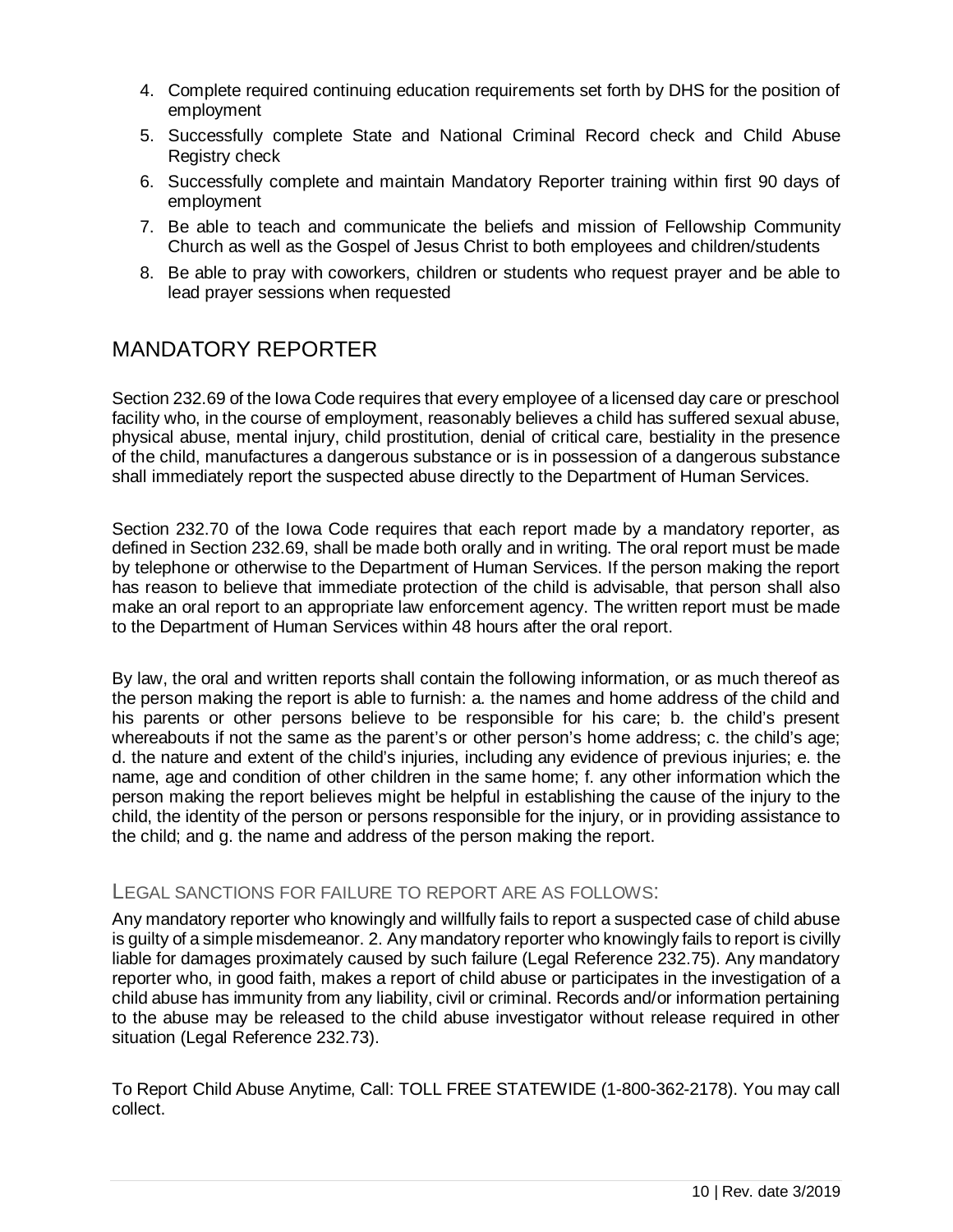#### WHAT IS CHILD ABUSE AND NEGLECT?

1. physical abuse (Legal definition – Iowa Code 232.68 (21)) - "any non-accidental physical injury, or injury which is at variance with the history given of it, suffered by a child as a result of the acts or omissions of a person responsible for the care of the child."

Possible Indicators – frequent injuries explained as "accidents," unusual bruises, welts, burns, fractures, or bite marks.

2. Sexual Abuse (Legal definition – Iowa Code 232.68 (2d)) – "commission of any sexual offense with or to a child as defined by Chapter 709, Section 726.2, or section 728.12, Subsection 1, as a result of the acts or omissions of the person responsible for the care of the child." Abuse acts include anal, oral, or genital intercourse; fondling private parts; and indecent exposure. Also, any acts or omissions which allow, permit or encourage the child to engage in child prostitution or pornography.

Possible Indicators –

- Torn, stained or bloody underclothing
- Experiences pain or itching in genital area
- Has venereal disease
- Cluster of behaviors, including: poor relationship with other children, appears withdrawn, engages in delinquent acts, or runs away
- 3. Denial of Critical Care (Legal definition 232.68 (2c)) "failure on the part of a person responsible for the care of a child to provide for the adequate food, shelter, clothing or other care necessary for the child's health and welfare when financially able to do so or when offered financial or other reasonable means to do so."
	- Possible Indicators (Occurring in patterns)
	- Child is often not clean, is tired, has no energy
	- Clothes are dirty or wrong for the weather
	- Comes to school without breakfast, no lunch money
	- Seems to be alone too often
	- Child may be demanding or unusually shy; behind developmentally for his/her age in physical, emotional or intellectual development
	- Children left alone and not old enough to handle this responsibility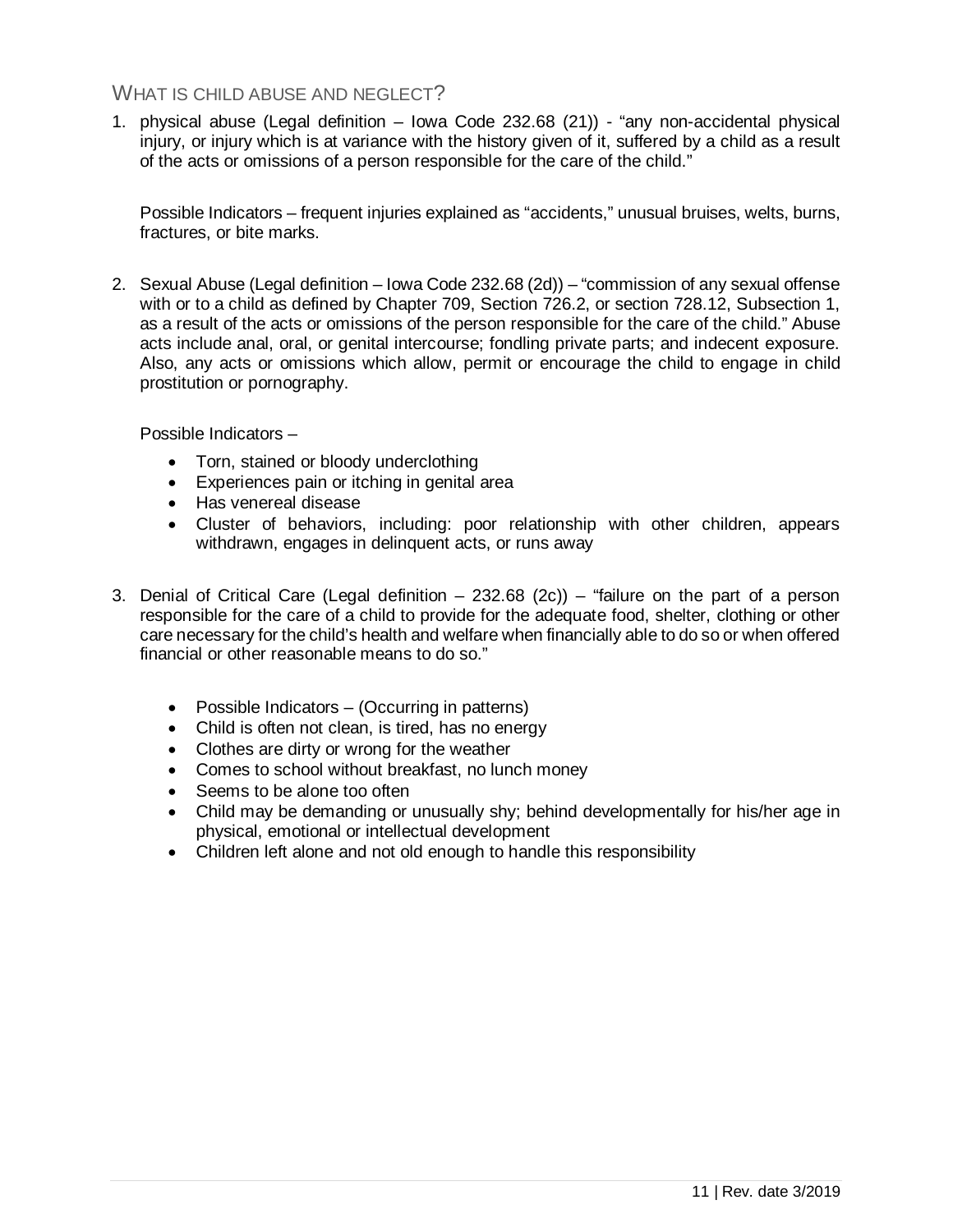# <span id="page-12-0"></span>ABSENTEEISM/TARDINESS

All employees are expected to be at their workstation ready to work at their scheduled time, return from break periods as scheduled, and work their full scheduled hours. Tardiness and absence from scheduled work time has a bearing on employee records with the Church and can disrupt Church ability to serve families. Employees who will be absent from work for any reason, must call the Onsite Supervisor at the earliest possibility and at least one (1) hour prior to their scheduled start time each day. Repeated absenteeism and/or tardiness may result in disciplinary action, up to and including termination. If an employee is absent from work for three (3) consecutive days without informing management, it will be assumed that the employee voluntarily resigned and employment will be terminated as of the last day worked by the employee.

### <span id="page-12-1"></span>DRESS CODE

What we wear to work is a reflection of the pride we have in ourselves and the employer. Each employee should be well groomed and present a positive self-image that exhibits professionalism to our families, members of the public, and industry representatives. The areas outlined below will help us achieve this goal.

- Employees are expected to provide a neat, acceptable professional appearance at all times during the workday. Clothing must be clean, well pressed and in good repair.
- Apparel containing offensive and/or inappropriate language or advertising, including drug/alcohol related material, is not permitted.
- Clothing and jewelry must not pose any safety risks, according to the given work area.
- Proper, safe work shoes are expected at all times, according to the given work area.
- Proper personal hygiene is expected at all times.
- Cologne and/or perfume should be worn sparingly.
- Hair, beards and mustaches should be clean, combed and controlled.
- Make-up and jewelry should be worn sparingly.
- Provocative clothing is prohibited.
- Visible body piercing, with the exception of ears, is not acceptable.
- Offensive tattoos should not be visible.
- Blue jeans and a Norwalk Christian Academy logo shirt are allowed on Wednesday and Friday only.
- All dress, clothing and apparel must be in conformance with the individual's biological sex as ordained by God at the time of the individual's birth.

In order to ensure families confidence and overall safety in the workplace, different work areas may require more specific dress codes. If the Director perceives appearance to be unacceptable, an employee may be sent home without pay to change. Continued instances of unacceptable appearance may result in disciplinary action, up to and including termination. Employees should see the Director with any questions or clarification to the dress code policy.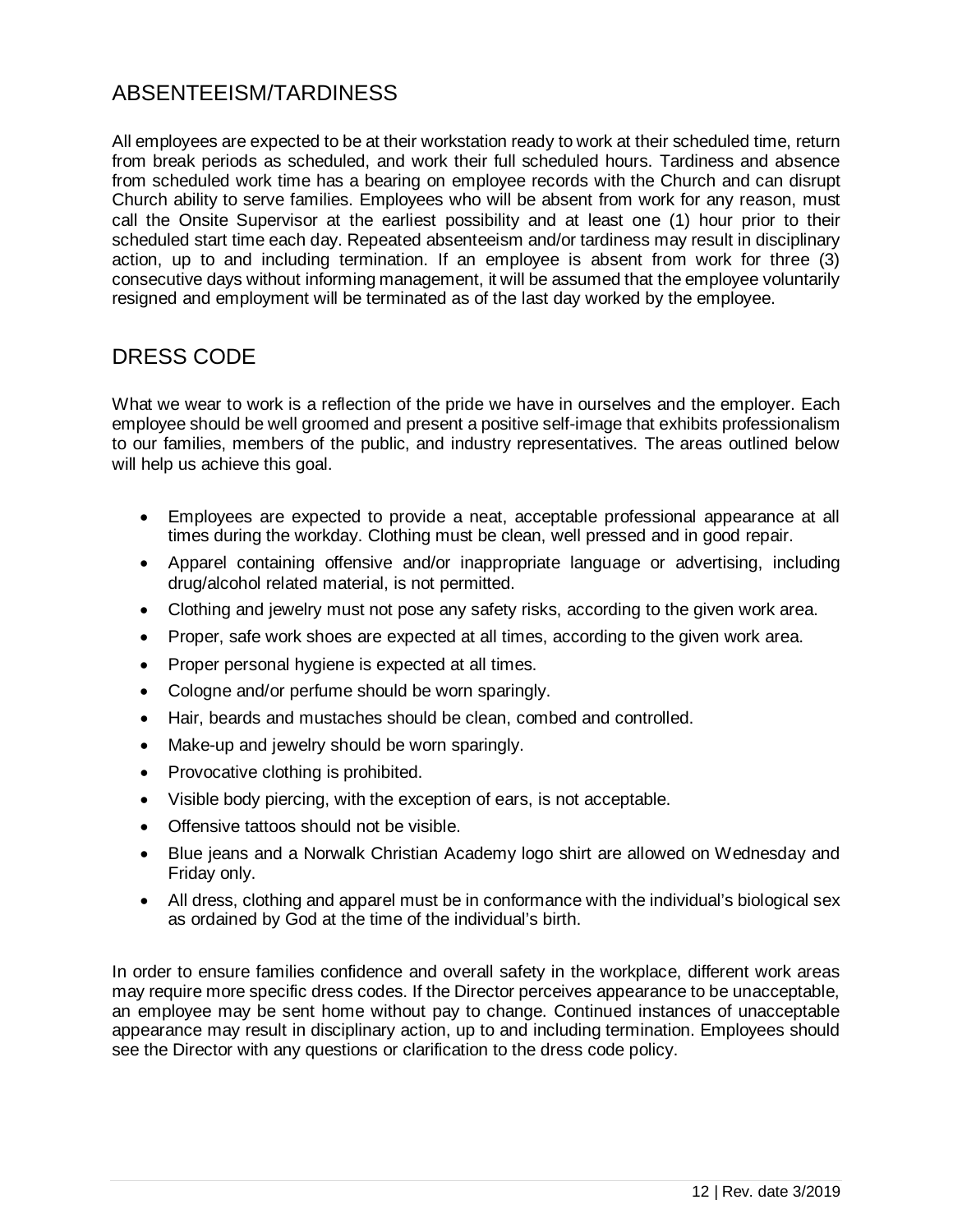# <span id="page-13-0"></span>PERFORMANCE/WAGE REVIEW

Employee performance is reviewed informally on a daily basis. FCC and NCA employees will be evaluated at the discretion of the director(s); however, all FCC and NCA employees will have an informal evaluation completed at the end of ninety (90) days. After one hundred and eighty (180) days employment, the directors will prepare a written evaluation, discuss the evaluation with the employee and give a copy to the employee.

A formal employee performance review is typically completed on an annual basis around the employee's anniversary date of hire. At this review time, employees are eligible for a wage increase. This does not, however, imply that employees are guaranteed a wage increase.

# <span id="page-13-1"></span>WORKPLACE VIOLENCE

Fellowship Community Church is committed to preventing workplace violence and maintaining a safe work environment. Therefore, the Church has adopted the following guidelines to deal with intimidation, harassment, or other threats of (or actual) violence that may occur during ministry hours or on Church premises.

All employees should be treated with courtesy and respect at all times. Employees are expected to refrain from fighting, "horseplay," or other conduct that may be dangerous to others. Firearms, weapons, and other dangerous or hazardous devices or substances are prohibited from the premises without proper Director or Pastor authorization. In addition, all suspicious individuals or activities should be reported as soon as possible to the Director o Pastor. Conduct that threatens, intimidates, harasses or coerces another employee, families, or member of the public, while on work time or representing the Church, will not be tolerated.

FCC and NCA prohibit the unauthorized possession or use of weapons on Church property. Weapons include, but are not limited to, firearms, explosives, knives and other weapons that might be considered dangerous or that could cause injury or death. Church property includes, but is not limited to, buildings and surrounding areas such as sidewalks, walkways, driveways and parking lots under the Director or Pastor of FCC's control.

All threats of (or actual) violence, both direct and indirect, should be reported as soon as possible to the Director or Pastor of FCC. This includes threats by employees, as well as threats by families, vendors, solicitors, or other members of the public. FCC and NCA will promptly and thoroughly investigate all reports of threats of (or actual) violence and of suspicious individuals or activities. The identity of the individual making a report will be protected as much as is practical and employees will not be disciplined for raising such concerns. In order to maintain workplace safety and the integrity of its investigation, FCC and NCA may suspend employees, either with or without pay, pending investigation.

Anyone determined to be responsible for threats of (or actual) violence or other conduct that is in violation of these guidelines will be subject to disciplinary action up to and including termination of employment.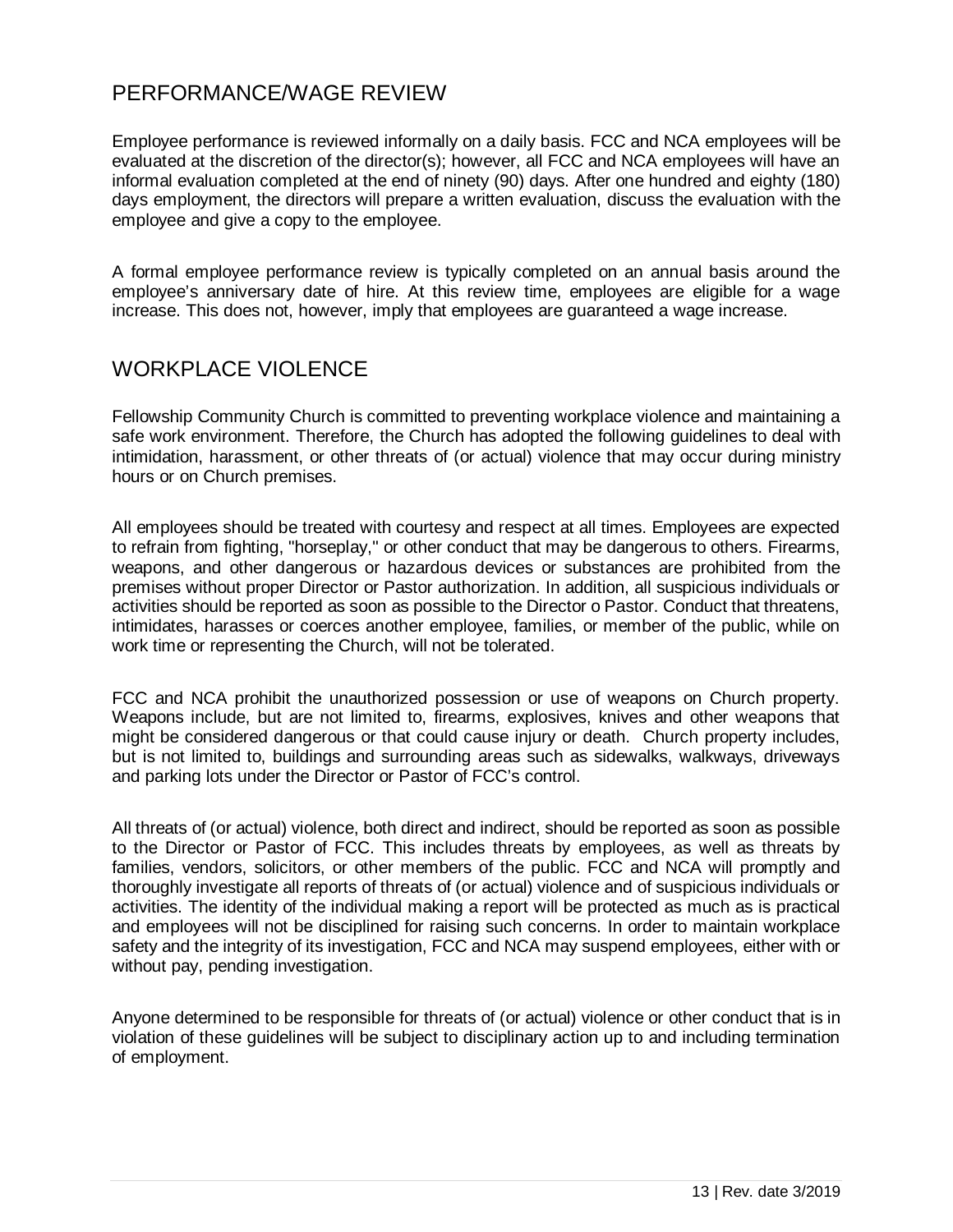# <span id="page-14-0"></span>VIDEO SURVEILLANCE POLICY

Fellowship Community Church (a/k/a NCA), is committed to protecting the safety and property of those utilizing Church property while respecting the privacy rights of our employees, families, children and vendors.

Cameras can assist with safety and security measures. The use of security cameras extends management's ability when they are not immediately available.

FCC and NCA reserve the right to place video surveillance cameras throughout its property where necessary and appropriate. The entities respect the right to privacy of its employees and balances the right to privacy with the safety and security needs of the individual utilizing FCC and NCA property.

The primary use of surveillance cameras is to record images for future identification of individuals and activity in the event of violations of law or policy.

This policy does not apply to the use of video for non-surveillance purposes.

- Only authorized personnel, as determined by this policy and authorized by the Director, Pastor or Elders of FCC and NCA will be involved in, or have access to surveillance camera data.
- In general, FCC will not permit either the installation or use of cameras as a tool to monitor routine performance or management issues. However, performance or issues discovered through the use of cameras may be acted upon and handled as would be under other observed situations.
- The recording of audio for surveillance purposes is prohibited.
- Video monitoring will be conducted only in areas where employees, families and vendors do not have a reasonable expectation of privacy.

## <span id="page-14-1"></span>EMPLOYMENT OF RELATIVES

FCC and NCA do not prohibit hiring relatives and will accept and consider applications for employment from relatives and family members such as parents, children, spouses or in-laws. However, to help assure fair treatment of all employees, such individuals of the school may not be hired into or transferred into positions where they directly or indirectly supervise or are supervised by another close family member. If a family member is supervised by another family member within FCC and NCA, his/her performance evaluations must be performed by another member of management.

## <span id="page-14-2"></span>GENERAL OPERATIONS/EMERGENCY CLOSING

At the discretion of the Church, in the event of inclement weather or other emergencies, or days required by FCC or NCA, a work facility may be closed. When operations are officially closed due to emergency conditions or operative requirements, time off from scheduled work will be unpaid. However, with Director and/or Pastor approval, employees may use available paid leave time for their scheduled work hours. When a weather/emergency closing has not been determined and an employee chooses not to report to work, or to arrive late or leave early, the employee may be required to use paid leave time for their scheduled work hours. Employees in essential operations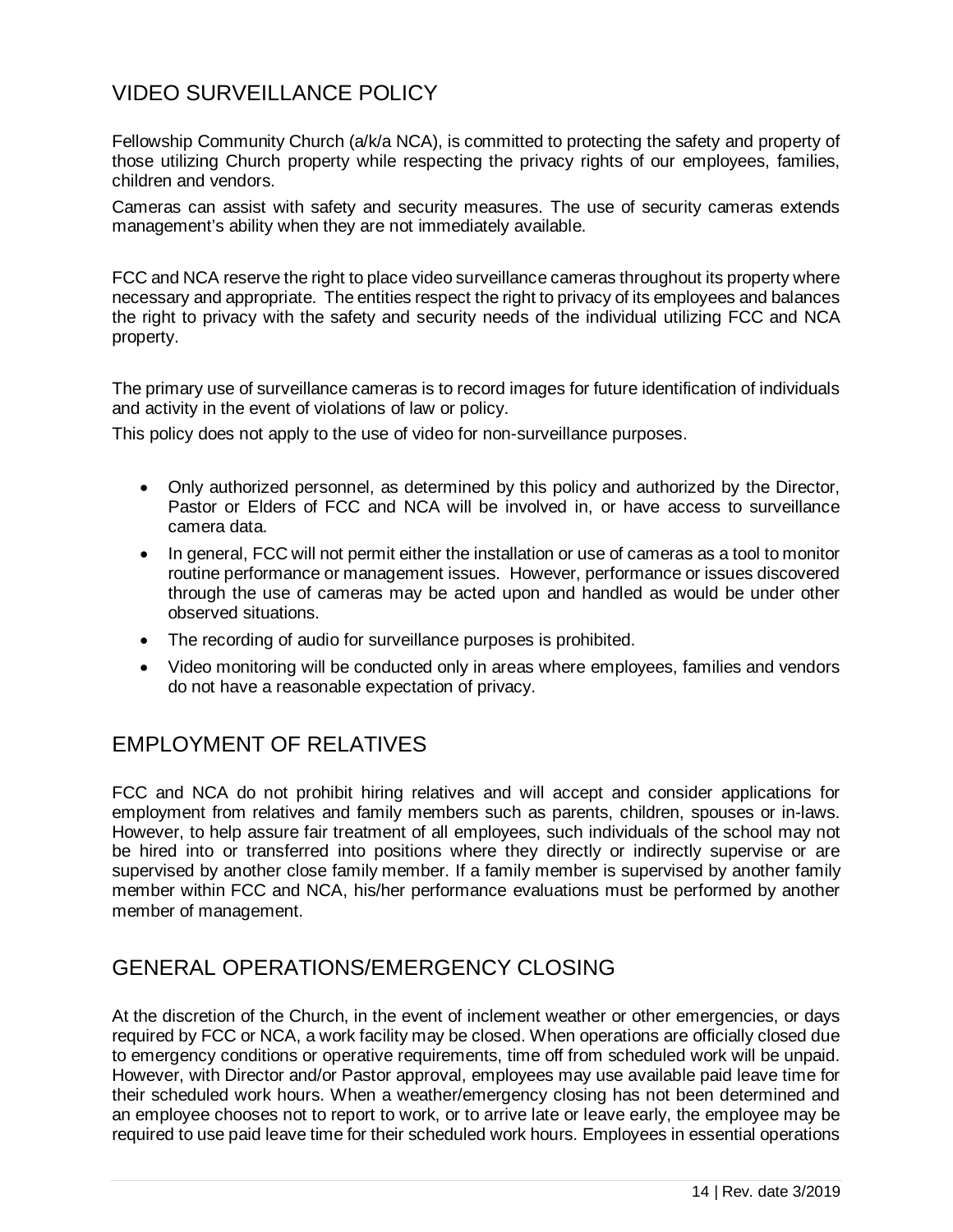may be asked to work on a day when operations are officially closed. In these circumstances, employees who work will receive regular pay.

# <span id="page-15-0"></span>HEALTH AND SAFETY

#### SUBSTANCE ABUSE/PRESCRIPTION MEDICATION

As an element of our commitment to a safe work place, it is the policy of FCC, NCA, and NCA to strictly prohibit conduct that may endanger the safety of others. The following conduct of employees at work or on Church property is strictly prohibited: the unauthorized use, possession, sale or being under the influence of controlled substances or alcohol. Any employee violating this policy will be subject to discipline, up to and including termination. Employees should report to work fit for duty and free of any adverse effects of illegal drugs or alcohol. This policy does not prohibit employees from the lawful use and possession of prescribed medications. Employees must, however, consult with their doctor(s) about the medications' effect on their fitness for duty and ability to work safely, and promptly disclose any work restrictions to their Director. Employees should not, however, disclose underlying medical conditions or prescription drug specifics unless required for work accommodation purposes.

#### **SMOKING**

Fellowship Community Church (a/k/a Norwalk Christian Academy) is a smoke free environment. In order to assure the comfort and health of visitors and fellow employees, to prevent potential safety hazards, and as required by state law, we do not allow smoking anywhere in or directly outside of the building, including restrooms or break areas. In addition, smoking is not allowed in Church vehicles. Any employee observed smoking in these areas may be subject to discipline, up to and including termination.

#### **SAFFTY**

Fellowship Community Church (a/k/a Norwalk Christian Academy) expects its employees to conduct themselves in a safe manner. Therefore, each employee is subject to the following safety provisions:

- The company is responsible for providing the training and resources needed for each employee to perform their work safely.
- Each employee is responsible for working safely by utilizing the training and resources provided by the employer.
- Employees must observe all safety rules posted in various areas, and follow all applicable OSHA and state safety regulations.
- In the event an employee fails to heed the advice of co-workers concerning an unsafe act, the co-workers must immediately report such an occurrence to the Director or Pastor.
- Each employee has the responsibility to immediately correct any unsafe condition, regardless of departmental jurisdiction. If unable to correct the unsafe condition, the employee must report the condition to the Director or Pastor.
- Any employee has the right to challenge, without retaliation, any act or condition he or she considers unsafe.
- To promote safety to our employees and families, employees must immediately report all incidents occurring with or without injury, to the Director or Pastor.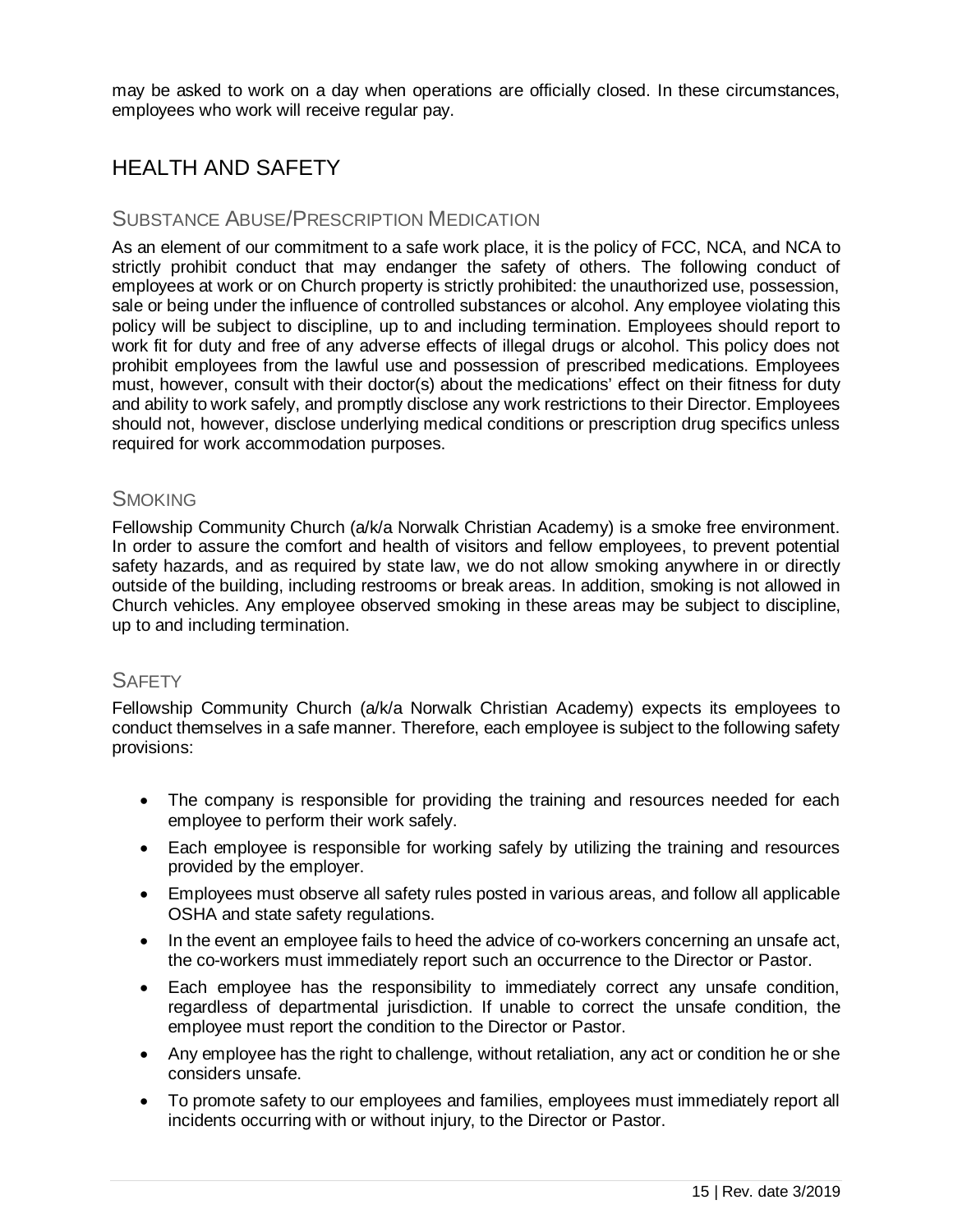# <span id="page-16-0"></span>CHURCH EQUIPMENT

Upon employment and thereafter, employees may be issued supplies or other company equipment. This equipment is essential in accomplishing job duties and may be expensive and/or difficult to replace. When using FCC or NCA property, employees are expected to exercise care, perform required maintenance, and follow all operating instructions, safety standards, and guidelines. Employees are expected to use and maintain supplies and equipment in a conservative manner, are responsible for the general condition of Church equipment and issued supplies, and should notify the Director or Operations Coordinator when any equipment is broken, damaged, or in need of repair. Prompt reporting of damages, defects, and the need for repairs could prevent deterioration of equipment and possible injury to employees or others.

The unauthorized, excessive, improper, careless, destructive, or unsafe use or operation of company equipment may result in disciplinary action, up to and including termination of employment.

#### **VEHICLES**

Employees who use Church vehicles as part of their job are expected to use and maintain them in a conservative manner. In addition, employees are expected to exercise care, maintain required service, and follow all operating instructions, guidelines, and safety standards, such as wearing safety belts and pulling over when using cellular telephones or other mobile devices. This also includes no consumption of alcoholic beverages prior to or during use and no smoking during use. Employees are responsible for the general condition of Church vehicles and should notify the Director or Pastor in the event a vehicle is damaged or in need of repair. In addition, all employees who operate Church vehicles are required to have and maintain a valid driver's license and must provide a copy of their valid driver's license at least one (1) week before operating the Church vehicle.

### PHONE USE WHILE DRIVING

All employees are required to follow applicable state and federal laws and regulations regarding the use of cell phones or other mobile devices at all times while operating motor vehicles. Employees whose job responsibilities include regular or occasional driving and who are issued a mobile device for ministry use are required to either use hands-free operations or pull off to the side of the road and safely stop the vehicle before placing or accepting a call or texting, regardless of the circumstances, including slow or stopped traffic. Use of a mobile device while driving is not required by the Church. Safety must come before all other concerns.

At the employee's request and dependent upon job requirements, hands-free equipment may be provided with Church issued mobile devices to facilitate the provisions of this policy. Whether using hands-free equipment or pulling off the road, special care should be taken in situations where there is traffic, inclement weather or the employee is driving in an unfamiliar area. Employees charged with traffic violations resulting from the use of their phone or other mobile device while driving will be solely responsible for all liabilities that result from such actions. Failure to follow this policy may result in disciplinary action up to and including termination.

#### COMMUNICATIONS EQUIPMENT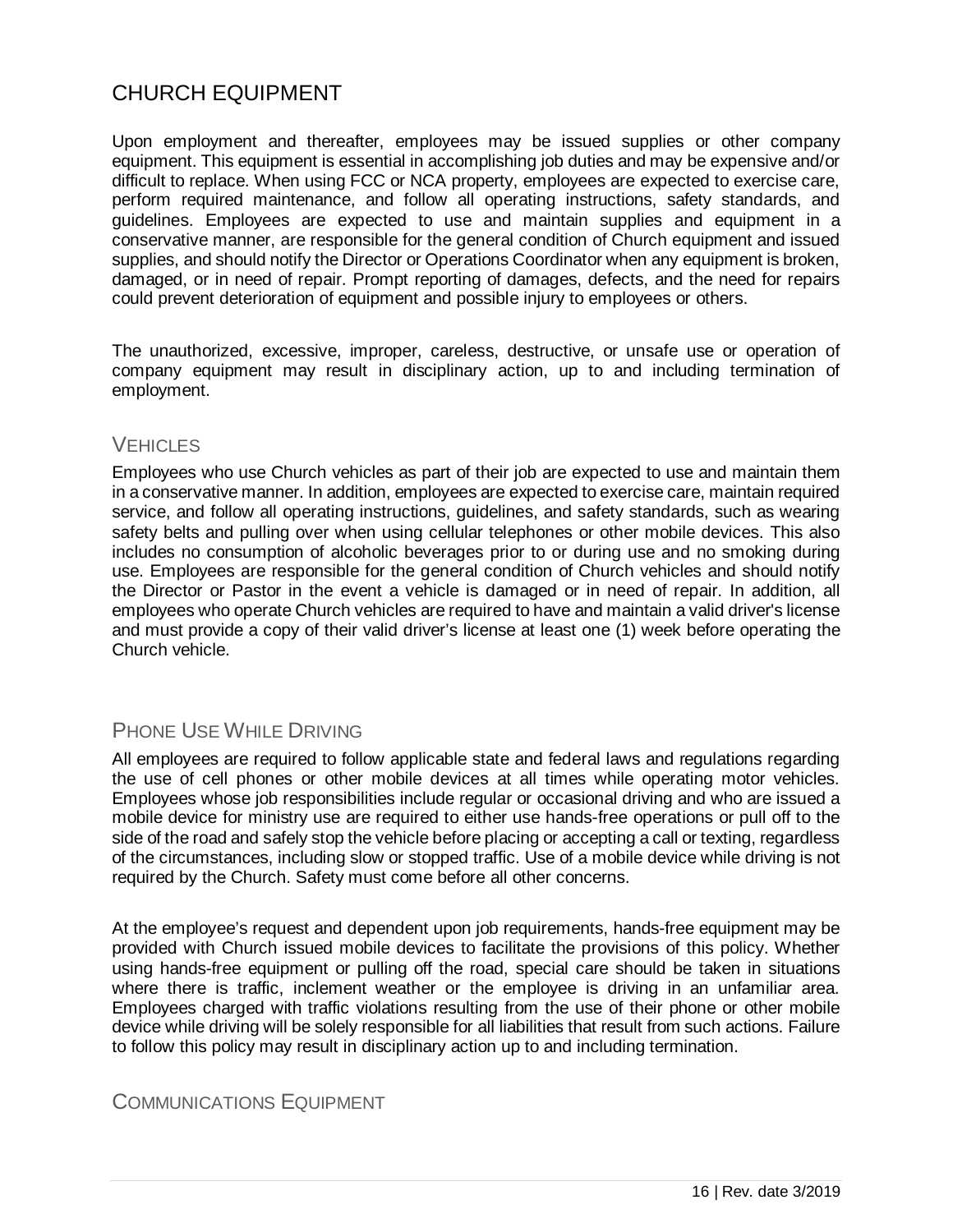Access to computers, telephones, mobile devices, voice mail and fax machines are provided to employees who are required to use them as part of their job. These are provided for the purpose of conducting ministry and corresponding with families for ministry purposes. As such, employees should demonstrate proper business etiquette with all related correspondence. All employees are expected to answer the phone promptly, identify themselves by name and Church, use a pleasant tone of voice, transfer calls tactfully, and give accurate and careful answers. When requested, all employees are required to be able to share the beliefs of Fellowship Community Church.

#### **At Fellowship Community Church (a/k/a Norwalk Christian Academy), the teachers' primary responsibility is to the children, therefore, no personal calls will be made or received.**

All information on FCC or NCA computers and all other Church communications equipment may be monitored and/or viewed at any time without notice. All work created using company equipment or facilities belongs to the employer. Non-work related use of Church equipment may be approved during non-work times at the discretion of the Director or Pastor; however, employees remain responsible for maintaining the same level of ethics and maintenance as during working hours. Employees who wish to use employer property for personal use, are required to ask the appropriate management personnel for approval in advance.

All communications must be consistent with the Church's Statement of Faith and polices, including, but not limited to, confidentiality, solicitation, harassment, and general ministry ethics. FCC and NCA prohibit using this equipment to create, forward or display obscene, derogatory, defamatory, offensive or disruptive messages, including photographs, graphics and audio materials. The employer reserves the right to determine inappropriate material.

## <span id="page-17-0"></span>PERSONAL PROPERTY/THEFT

A separate, designated area is provided for employees to use for personal belongings while at work. This is not a secured, locked area, so employees should take care when placing personal items. The employer does not assume any liability for lost or stolen employee articles on or off company premises. Any employee caught leaving FCC or NCA premises with anything other than their personal belongings, without the Director or Pastor of FCC's consent may be subject to disciplinary action, up to and including termination of employment. The employer reserves the right to question and/or search an employee and/or their belongings when on company premises.

### <span id="page-17-1"></span>OUTSIDE EMPLOYMENT/CONFLICT OF INTEREST

FCC and NCA do not limit an employee's activities during non-working hours unless those activities reflect violation of disagreement with the Church's Statement of Faith, interfere with or are in conflict with the performance of his/her job, or create a conflict of interest. Conflicts of interest are any activity or business practice that directly conflicts with the best interest of the employer. Such activities may include financial or other kickbacks, conducting business with relatives or friends, or divulging company information to outside sources. Employees are expected to conduct themselves and any business dealings so that at no time a conflict of interest may be present and so that outside employment or activities do not interfere with his/her job responsibilities or performance with FCC or NCA.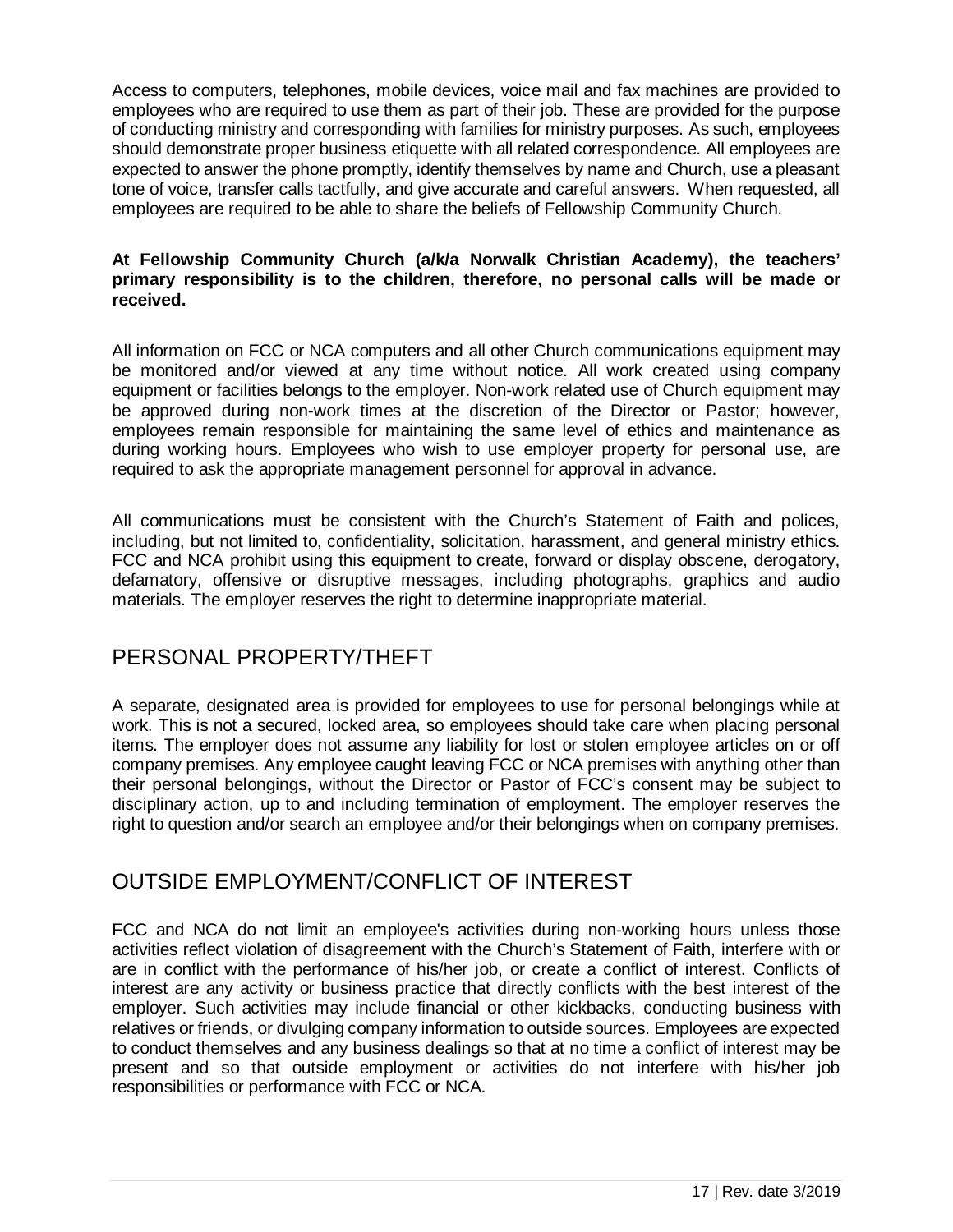# <span id="page-18-0"></span>CORRECTIVE ACTION

For those violations of FCC's Doctrinal Statement of Faith or work rules not warranting immediate dismissal, the entities may, in their sole discretion, take the following corrective action steps in order to alert the employee to the behavior in question and give the employee an opportunity to show improvement:

- Counseling/Verbal Warning
- Written Warning
- Unpaid Suspension
- Termination

Depending upon the nature, frequency, and/or severity of the offense, some of the above steps may be repeated or omitted. The Church may impose any of these corrective action measures at any time, regardless of whether or not all of the identified steps have been taken. Consistent with the at-will employment relationship between the employer and its employees, nothing in this policy alters the FCC and NCA's right to terminate an employee at any time with or without warning or cause for any reason not prohibited by law. Records of all corrective actions may be retained in the employee's personnel file and considered when an employee is being evaluated for promotion, review and/or wage increases.

### <span id="page-18-1"></span>TERMINATION OF EMPLOYMENT

We hope that our relationships with employees are long term and mutually rewarding. However, as mentioned elsewhere in this handbook, all employment relationships are for no specified amount of time and are on an at-will basis, unless otherwise specified by law. Therefore, employees may terminate employment at any time and Fellowship Community Church (a/k/a Norwalk Christian Academy) reserves the right to terminate the employment relationship at any time, with or without cause or notice for any reason not prohibited by law.

Employees desiring to terminate their employment relationship with the Church are urged to give at least a two (2) working week notice in advance of their intended termination. Such notice should be given in writing to the Director or Pastor. Any company property issued to the employee is required to be returned immediately upon termination.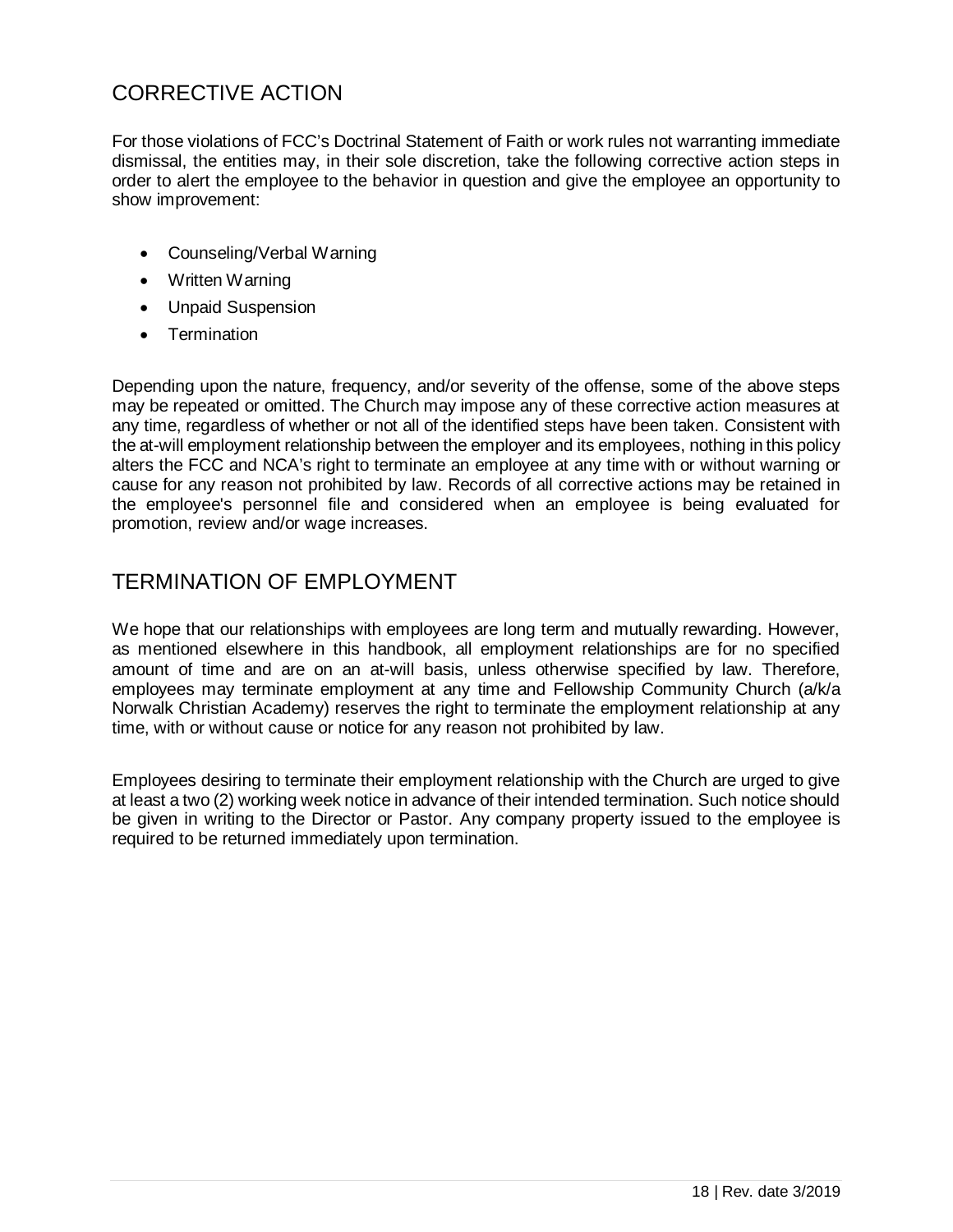# <span id="page-19-0"></span>BENEFITS AND GUIDELINES

The following benefits are subject to change at any time with or without notice from FCC and NCA. For specific plan details, please see the Director or Pastor.

#### <span id="page-19-1"></span>**BREAKS**

It is our policy to grant an unpaid  $\frac{1}{2}$  hour break to employees working six (6) or more hours per day. In order to provide optimal, quality service to our families, we cannot guarantee the same break time every day. It is important to plan breaks with others to ensure departmental coverage is maintained. Since the break period is unpaid and considered non-work time, we encourage employees to use this time, rather than paid work time, to conduct any personal business.

#### BREAKS FOR NURSING MOTHERS

Nonexempt employees who are nursing mothers, shall be provided reasonable unpaid break time and a place to express breast milk as needed, for a period of up to one (1) year after the child's birth.

### <span id="page-19-2"></span>PAID TIME OFF

Paid Time Off (PTO) is a benefit that combines traditional paid PTO, personal days and sick days into one program. It allows employees the ability to use the earned time at their discretion. Unless otherwise indicated in an employment contract, the following applies.

*NCA Full time and salaried employees* are eligible for paid time off according to the following accrual:

• Employees will accrue 4.62 hours per pay period for a maximum earning potential of 120 hours of PTO per school year.

*FCC full-time non-pastoral employees* are eligible for paid time off according to the following schedule:

| 0- completion of 5 years of service | 15 days |
|-------------------------------------|---------|
| 6+ years of service                 | 20 days |

In addition, PTO granted to define a week are based on the employee's regularly scheduled workweek not to exceed 40 PTO hours per week. FCC PTO is not eligible for use until after 2 months of service and must be used in four (4) hour increments. FCC and NCA employees are eligible to begin using accrued PTO time immediately thereafter, in increments as little as 1 hour, whether hourly or salaried. Because PTO is not earned until completion of each year of service, no pro-rated PTO will be provided for partial years worked, and employees may not use PTO before it is earned. A maximum of 40 hours of PTO can be carried over to the next calendar year. Part-time and temporary employees are not eligible for paid PTO.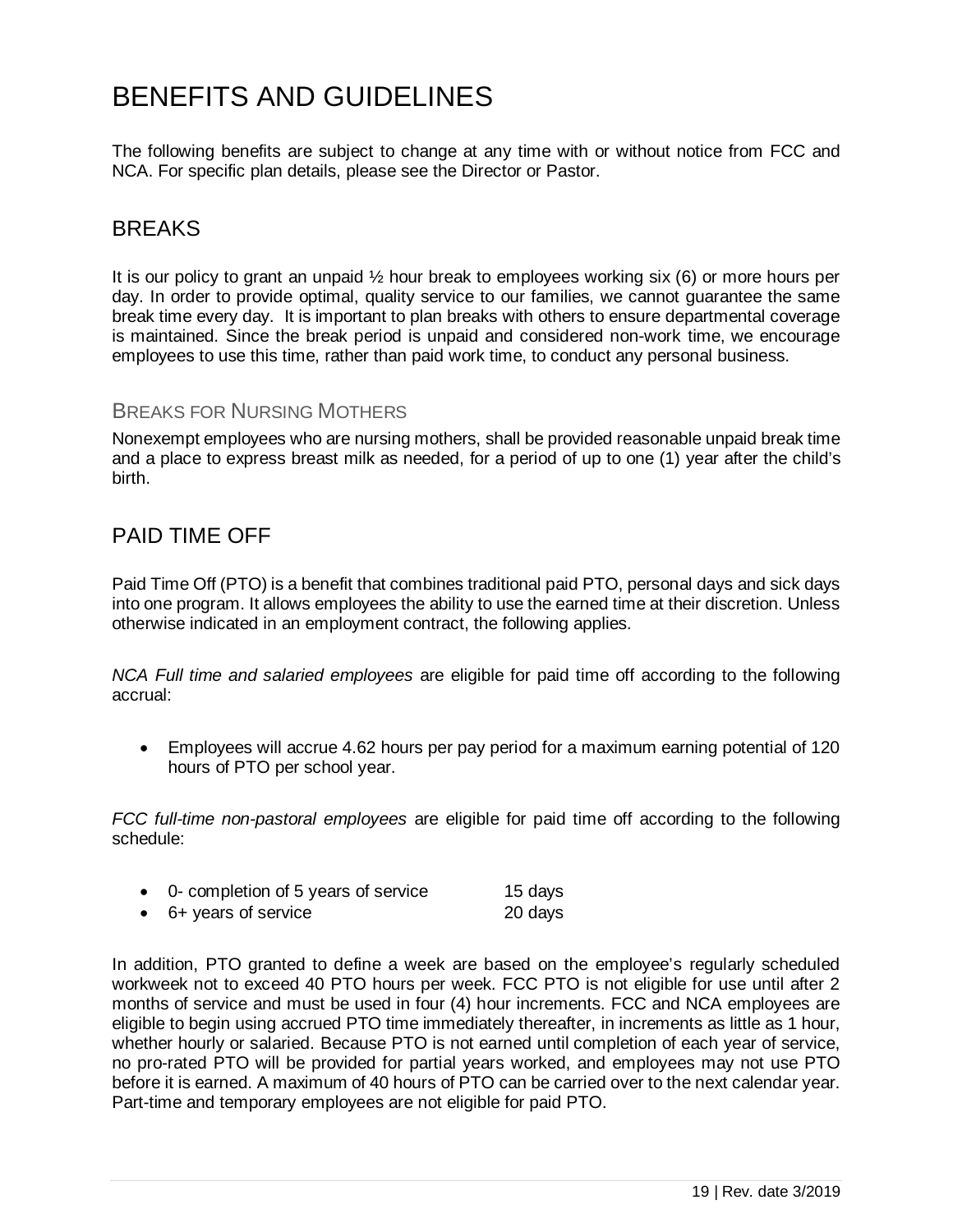When an earned PTO balance exists, employees may not take unpaid time off. NCA PTO should be requested at least two weeks prior to the anticipated time off and will be considered on a first come first serve basis. FCC PTO should be requested at least one month prior to the Senior Pastor for consideration. Requested time off will be given every possible consideration in scheduling to allow for it, however, in order to ensure adequate coverage and to meet families' needs, the Church reserves the right to determine PTO schedules or to rearrange PTO schedules at its own discretion as needed.

FCC Paid Time Off requests will be limited during Prime Ministry Windows which are as follows:

- Fall Prime Ministry Window: 2nd Week of September October (8 weeks)
- Spring Prime Ministry Window: 4th Week of March 3rd Week of May (8 weeks)

PTO days are granted upon completion of each calendar year. Therefore, employees whose employment is terminated prior to completion of the calendar year will not be entitled to receive any PTO pay for that year, prorated or otherwise. Employees terminating employment with an earned but unused PTO balance, may be eligible to receive pay in lieu of time off upon completion of two (2) working weeks of notice.

## <span id="page-20-0"></span>BIRTHDAY PAID TIME OFF (PTO)

Regular full-time employees are eligible to use birthday PTO equivalent to their regularly scheduled work hours, not to exceed 8 hours. Birthday PTO must be taken within the month of birthday. Unused birthday PTO cannot be carried over or paid out upon termination.

### <span id="page-20-1"></span>**HOLIDAYS**

The Church observes the following holidays. On these holidays, the Church will be closed unless otherwise directed.

| New Year's Day         | Independence Day (July 4)  | Than  |
|------------------------|----------------------------|-------|
| Memorial Day           | Labor Day                  | Chris |
| Good Friday (NCA only) | Easter (FCC only-reserved) | Chris |
| New Year's Eve Day     | Friday after Thanksgiving  |       |

ksgiving Day stmas Day **Stmas Eve Day** 

All full-time employees are eligible to receive holiday pay for these Church observed holidays. This pay is not considered time worked for purposes of overtime and employees will receive holiday pay based on regular hours worked, not to exceed 8 hours. (Eligible employees must work the last scheduled day prior to the holiday and the first scheduled day after the holiday in order to receive holiday pay.) Employees who have pre-approved PTO for those work days will be eligible for holiday pay. The Church reserves the right to designate which days will be recognized as paid holidays in lieu of the day on which the holiday may occur. Further, if a holiday falls on a weekend, the Church may choose to issue holiday pay rather than designating an alternative day off. If a Church employee is required to work on a designated holiday, he/she may choose an alternative day off. Part-time and temporary employees are not eligible for holiday pay.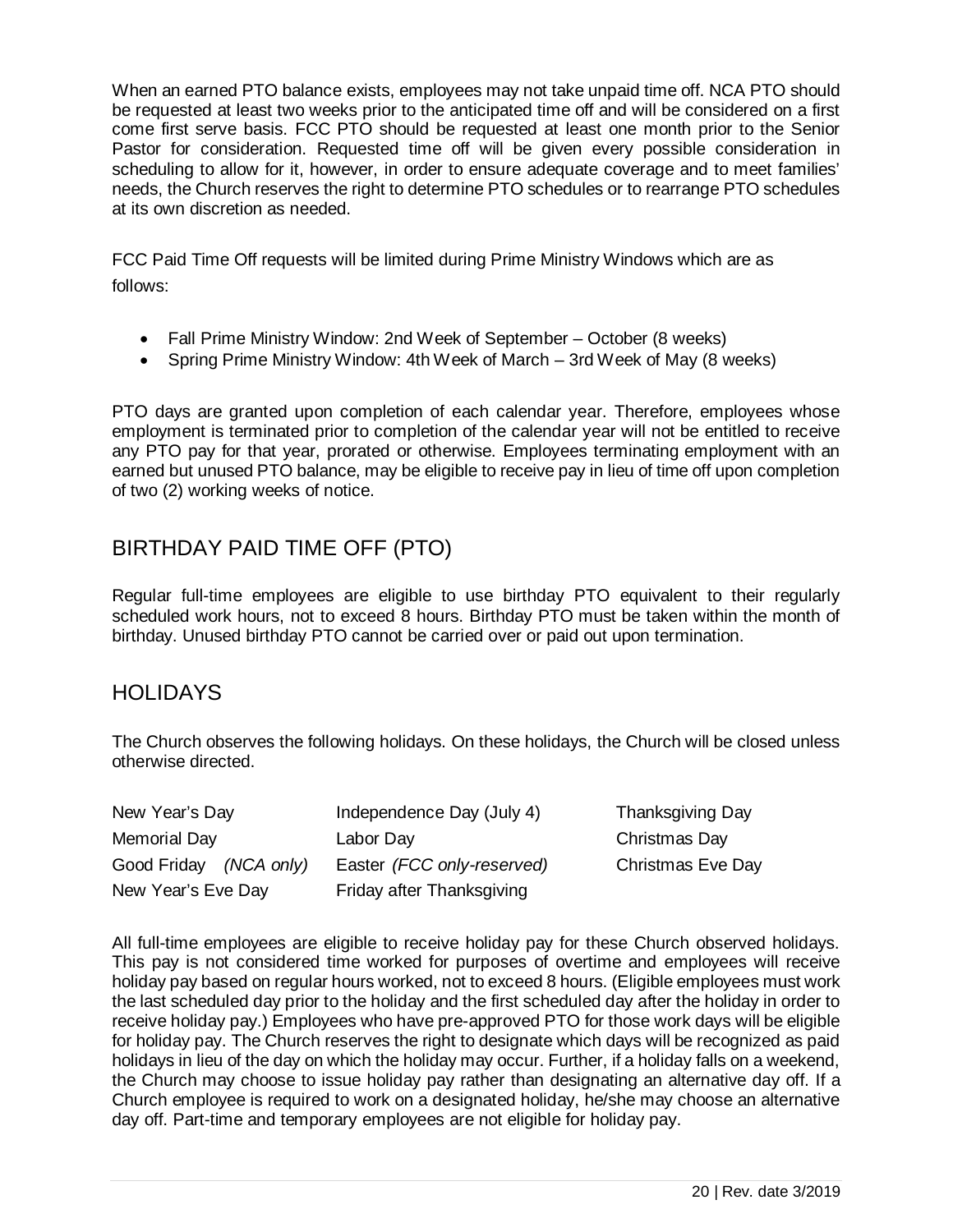# <span id="page-21-0"></span>CHILD CARE

All full time and part time employees who are actively employed are eligible to receive free childcare for all children enrolled in the NCA daycare program during hours in which the employee is working. Employees will be charged normal rates when children attend daycare in which the employee is not working or when the employee is on a leave of absence (paid or FMLA related). Children eligible for this discount are defined as birth, step, or in the legal guardianship of the employee.

Preschool & School aged children enrolled in the Norwalk Christian Academy school program will be charged normal tuition rates.

## <span id="page-21-1"></span>LEAVES OF ABSENCE

Employees wishing to request any of the following leaves of absence should promptly submit a written request to the Director or Pastor for consideration. Final approval will be determined based on assessment of FCC or NCA needs.

#### **BEREAVEMENT**

In the event of the death of an immediate family member, full-time and salaried employees may be granted a bereavement leave of up to three (3) working days of paid time off to handle family affairs and attend the funeral. Employees may request to use PTO for additional time off. In the event that an employee does not have any paid time off available, additional unpaid time off may be allowed upon Director or Pastor of FCC approval. For purposes of this benefit, "immediate family" is defined as spouse, child, father, mother, sister or brother.

#### FAMILY AND MEDICAL LEAVE ACT (FMLA)

It is the intent of FCC and NCA to fully comply with the provisions of the Family and Medical Leave Act (FMLA) providing for unpaid leave, for certain family and medical reasons, and to provide eligible employees the opportunity to take advantage of this benefit for the purpose it is intended. FMLA entitles eligible employees up to 12 weeks of unpaid, job-protected leave per year, with reinstatement to the same or an equivalent job upon return to work. For purposes of this benefit, the year will be calculated beginning from the date the employee's first FMLA leave begins.

FMLA provides eligible employees leave for any of the following reasons:

- To care for the employee's newborn child within one year of birth, or placement with the employee of a child for adoption/foster care within one year of placement;
- For a serious health condition that makes the employee unable to perform the essential functions of their job;
- To care for an employee's spouse, child, or parent with a serious health condition.
- Family leave due to a call to active duty or any qualifying exigency.
- Caregiver leave for an injured service member or veteran, of up to 26 weeks.

To be eligible for leave under FMLA, all of the following conditions must be met: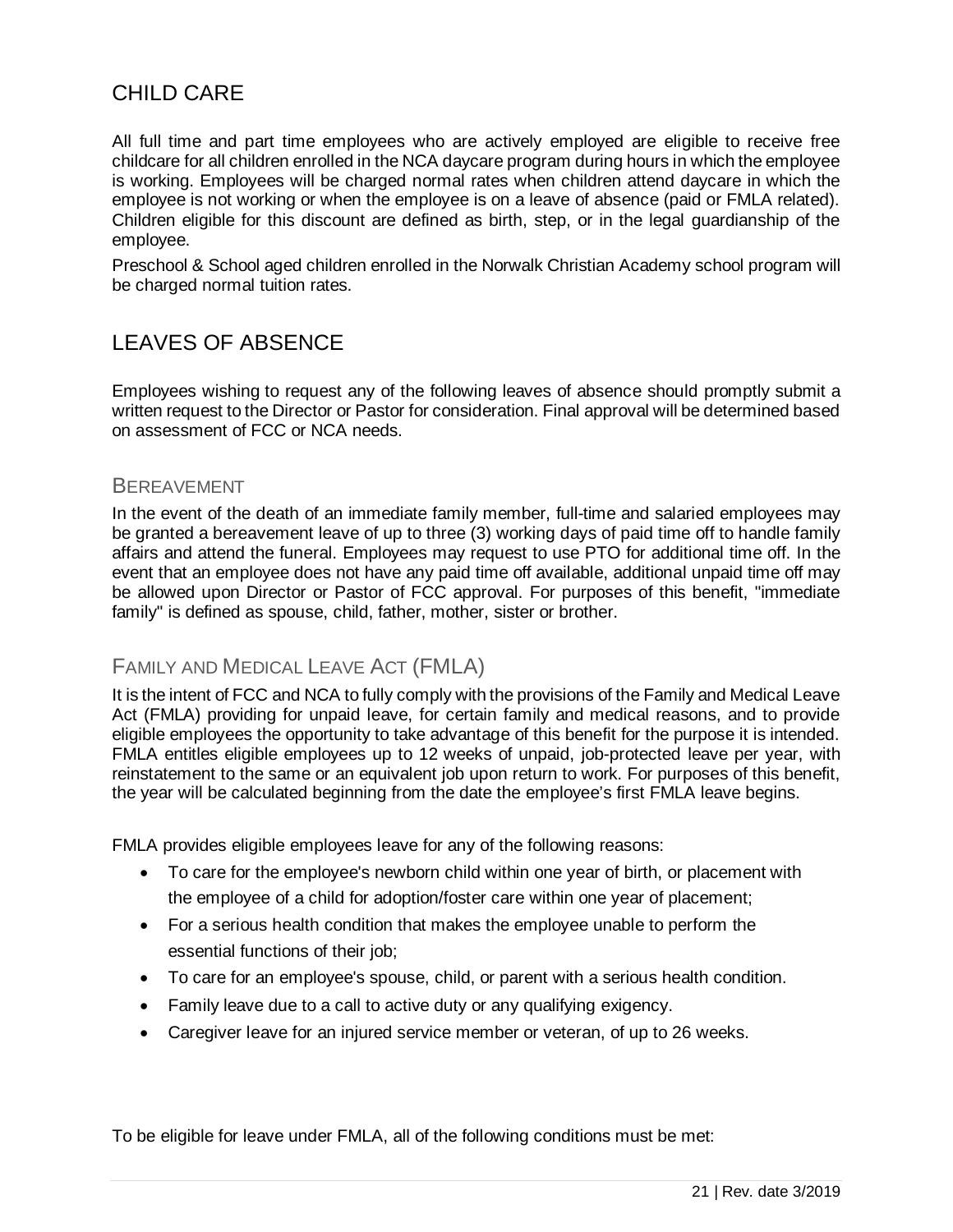- There must be at least 50 employees within a 75 mile radius of the employee's worksite on the Church's payroll records at the time the request is made;
- The employee must have been employed by the Church for at least 12 months;
- The employee must have worked at least 1,250 hours in the preceding 12 months (the preceding 12 months is determined by the date the leave begins);
- The employee must provide at least 30 days notice/request for leave to the Director (unless the notice is unforeseeable or impossible);
- The employee may not be a "Key Employee", as defined by the FMLA.

All available paid time off must be used concurrently with unpaid FMLA time and does not extend the amount of leave time available. Employees requesting leave for a serious health condition may be required to provide medical certification in advance and during the leave, at the discretion of the employer. Employees not eligible for FMLA may be eligible for leave under applicable state law.

#### PREGNANCY AND CHILDBIRTH LEAVE

For employee's ineligible for FMLA, a leave of absence for up to eight (8) weeks, as medically necessary, with a doctor's notice may be used for pregnancy and childbirth, according to applicable state law. All available paid time off must be used concurrently with unpaid leave time and does not extend the amount of leave time available. Employees requesting leave may be required to provide medical certification in advance and during the leave, at the discretion of the employer.

#### MILITARY LEAVE

An employee who is drafted for service in the armed forces or is a member of the Armed Forces Reserve or the National Guard and is required to attend annual active duty for training or other short-term reserve or Guard duty is eligible for an unpaid military leave of absence. Proof of service must be supplied to the Director or Pastor before military leave is granted. Employees will be eligible for Military leave and reinstatement benefits as required by law.

### VETERAN'S DAY

When possible, FCC and NCA provide unpaid time off on November  $11<sup>th</sup>$ , Veterans Day (if it falls on a regularly scheduled workday), to those employees who actively served in a branch of the U.S. Military, were honorably discharged, and request to have the day off. Qualified employees who wish to take the day off must provide a federal certificate of release or discharge from active duty, or similar federal document, and submit a request for time off to their Director or Pastor at least one month prior to November 11<sup>th</sup>. NCA will try to accommodate each request, according to departmental coverage.

#### JURY DUTY/WITNESS

FCC and NCA policy is to encourage employees to serve on jury panels. Employees should inquire about the duration of the jury trial in advance of accepting such service. The Church is also aware that employees may be subpoenaed to appear as witnesses in trials before the court. Please contact the Director promptly after receiving notification to appear. The employer will allow time off in accordance with applicable law, and for jury duty, will pay the difference between the employee's regular pay and remuneration received for juror service.

#### VOTING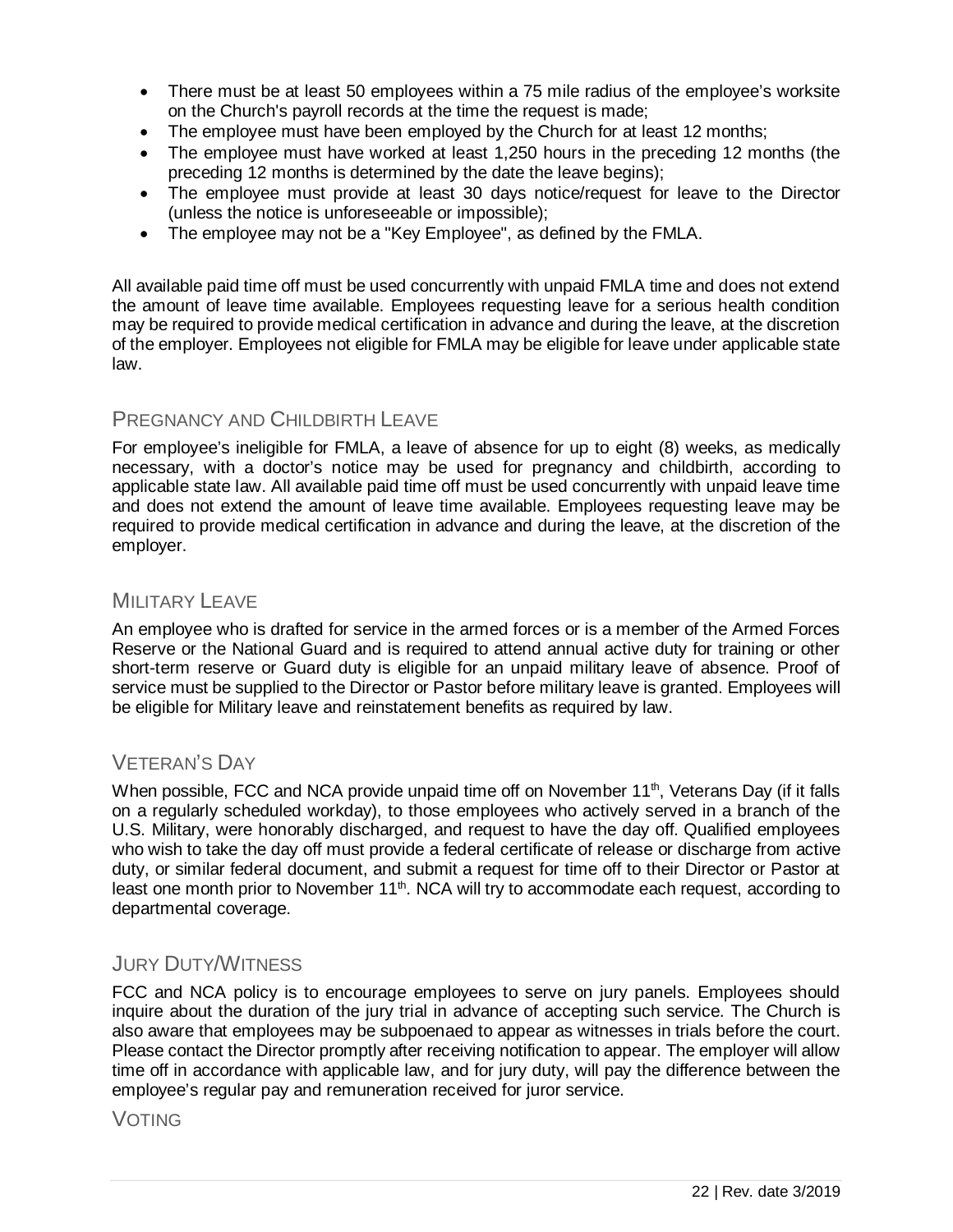In general, adequate time is available before or after the workday to exercise the right to vote. If an employee encounters schedule problems and is unable to vote before or after the workday, he/she may wish to inquire to the Registrar of Voters about the possibility of voting by absentee ballot.

## <span id="page-23-0"></span>TRAVEL PAY*/*MILEAGE REIMBURSEMENT

NCA employees will be reimbursed at the current federal standard mileage rate for documented and approved ministry use of a personal vehicle. FCC employees are allowed to claim documented and approved ministry use of a personal vehicle's mileage on his/her personal income taxes. In addition, employees will be paid for Church approved travel time associated with required ministry travel. Please direct any questions to the NCA Director or Financial Director.

# <span id="page-23-1"></span>EMPLOYEE DEVELOPMENT

#### CONTINUING EDUCATION

This benefit is provided on an individual basis to employees interested in attending or those requested by management to attend a job-related seminar or class. Prior approval is required to receive any reimbursement continuing education seminar fees. Employees should inquire with the Director if interested in participating.

**Fellowship Community Church (a/k/a Norwalk Christian Academy) makes available to all staff members a program of in-services and training that enhance and enrich the teaching experience. Each staff member is required to attend educational workshops and meetings as our work schedule and budget permits. The Director or designee will be attending meetings and sharing any information and handout materials with the entire staff during monthly staff meetings.**

**Teachers who work more than 20 hours a week shall participate in up to 25 but not less than 10 hours of continuing education each year.**

**Each teacher who works 20 or fewer hours a week shall participate in up to 10 but not less than 5 hours of continuing education each year.**

#### REQUIRED MEETINGS

Hourly employees will be compensated at their regular hourly rate of pay for the duration of any required Church or school meeting, either during regular ministry hours, evenings or weekends.

## <span id="page-23-2"></span>INSURANCE COMPENSATION

#### WORKER'S COMPENSATION

Employees are covered by worker's compensation insurance in accordance with state law. Fellowship Community Church (a/k/a Norwalk Christian Academy) carries this insurance on all employees to provide benefits for time lost from work and the cost of medical expenses due to disabling job-related injuries and illnesses as defined by the law. This protection starts on the first day of work. To safeguard employee benefits under the law, it is important that employees report any accident or injury (no matter how minor) to the Director or Pastor immediately after it happens. Failure to report claims in a timely manner may result in loss of benefit. False claims may result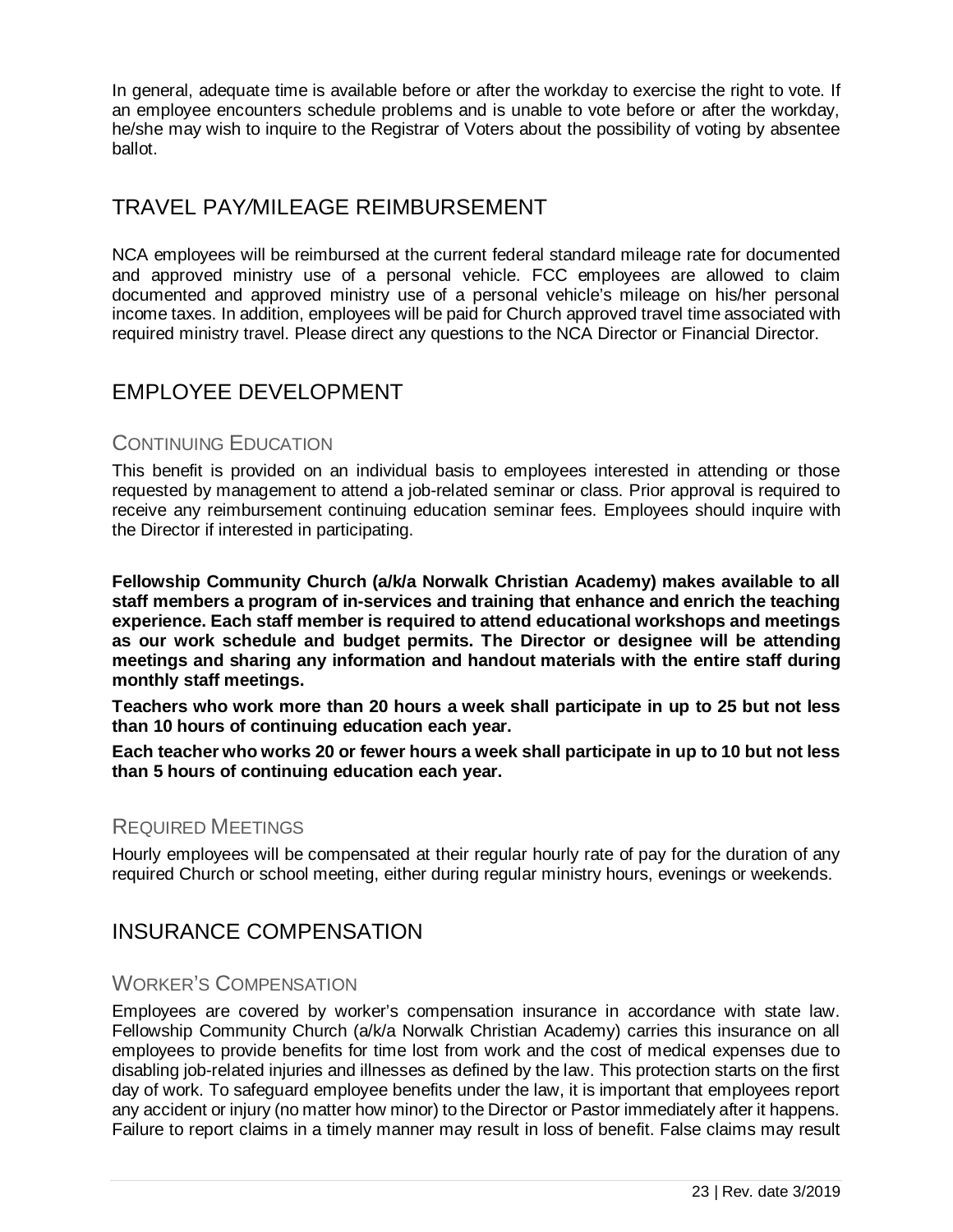in disciplinary action, up to and including termination. For employee protection, after the claim has been reported, the Director or Pastor will work with the employee to ensure that all necessary paperwork is completed in accordance with the law.

FCC, NCA and its insurance carrier shall not be responsible for the payment of worker's compensation benefits for any injury that arises out of an employee's voluntary participation in any off-duty recreational, social, or athletic activity that is not part of the employee's work-related duties.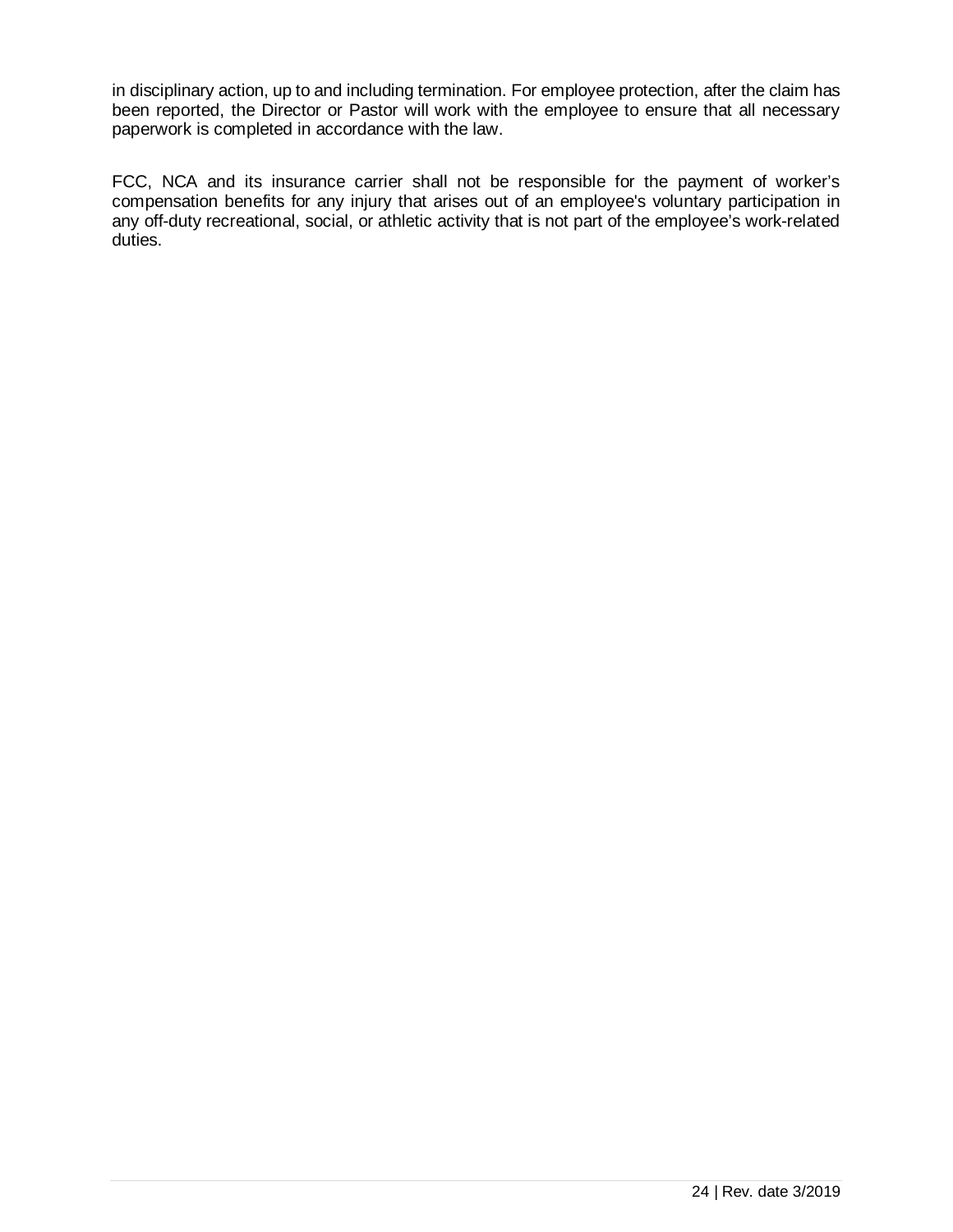# <span id="page-25-0"></span>EMPLOYEE RELATIONS

# <span id="page-25-1"></span>EMPLOYEE-FAMILY RELATIONS

In order to provide proper families care, it is essential that all employees are courteous, friendly, helpful and prompt in providing families service and spiritual guidance. If busy with another matter when approached by families, employees should always acknowledge the families, assuring them that they will be assisted momentarily. Doing your best for them reflects positively on yourself and the Church, demonstrating that Fellowship Community Church (a/k/a Norwalk Christian Academy) and its employees are providing their best effort in family care.

## <span id="page-25-2"></span>CONFIDENTIALITY

The Church has developed certain proprietary products, processes, and information that are unique to Fellowship Community Church (a/k/a Norwalk Christian Academy). Keeping such information from competitors, plays an important part in our success. The Church protects proprietary information by restricting employee and visitor access.

Employees are required to sign a Proprietary agreement at the beginning of employment. This document grants Fellowship Community Church (a/k/a Norwalk Christian Academy) the patent, trademark, or copyright rights to any invention associated with our technology; trade name or publications authored by our employees; information regarding our clients; and confirms our employee's agreement not to divulge any confidential information to those outside of the organization.

### <span id="page-25-3"></span>SUGGESTIONS

Along with the growth of the entities over the years, many excellent ideas for improvement have come from our employees. Employees with suggestions or ideas that may improve procedures, working conditions, reduce costs or errors, and benefit FCC and NCA, its employees and/or families, are encouraged to share these ideas with the Director or Pastor.

## <span id="page-25-4"></span>ETHICAL STANDARDS

FCC and NCA have an excellent reputation for conducting its ministry activities with integrity, fairness, and in accordance with the highest moral and ethical standards. As an employee, you enjoy the benefits of that reputation and are obligated to uphold it in every ministry activity. If at anytime, employees have any doubt as to the moral or ethical standards of an activity that may compromise the Church's reputation, they are urged to discuss it with the Director or Pastor.

## <span id="page-25-5"></span>WHISTLEBLOWER POLICY

A whistleblower as defined by this policy is an employee who reports an activity that he/she considers to be illegal or dishonest. Illegal or dishonest activities may include but are not limited to violations of federal, state or local laws; charging for services not performed or for goods not delivered; and/or other fraudulent financial reporting. If an employee, exercising sound judgment,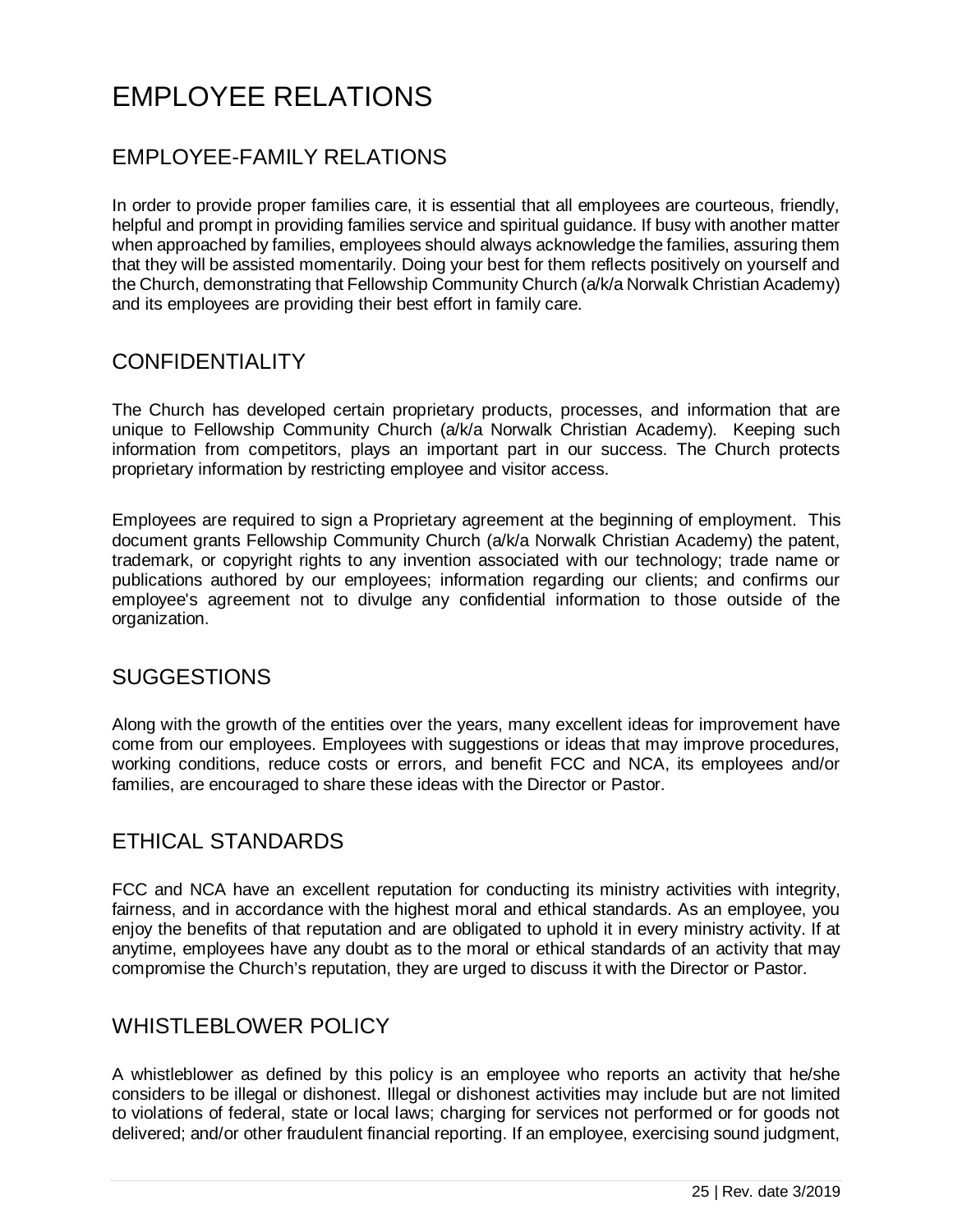has knowledge of or a concern of illegal or dishonest fraudulent activity, the employee is to contact his/her immediate Supervisor or the Director or Pastor of FCC. An employee who intentionally files a false report of wrongdoing may be subject to disciplinary action, up to and including termination. Appropriate management officials, not the whistleblower, are responsible for investigating the activity and determining fault or corrective measures.

Whistleblower protections are provided for confidentiality and against retaliation. Where possible, the confidentiality of the whistleblower will be maintained, however, identity may need to be disclosed in order to conduct a thorough investigation, to comply with the law and/or to provide accused individuals their legal rights of defense. Fellowship Community Church (a/k/a Norwalk Christian Academy) will not retaliate or allow retaliation against a whistleblower, in the form of an adverse employment action or treatment. Any whistleblower who believes he/she is being retaliated against should immediately contact the Supervisor or Director or Pastor of FCC. The right of a whistleblower for protection against retaliation does not include immunity for any personal wrongdoing that is alleged and investigated.

All reports of illegal and dishonest activities will be promptly submitted to the Director or Pastor of FCC, who is responsible for investigating and coordinating corrective action. Employees with any questions regarding this policy should contact the Director or Pastor of FCC.

## <span id="page-26-0"></span>SOCIAL MEDIA POLICY

Use of social media presents certain risks and carries with it certain responsibilities. To assist our employees in making responsible social media use decisions, we have established policy guidelines. For purposes of this policy, social media includes all means of communicating or posting information or content of any sort on the Internet, including to an employee's own or someone else's web log or blog, journal or diary, personal web site, social networking or affinity web site, web bulletin board or a chat room, whether or not associated or affiliated with FCC or NCA, as well as any other form of electronic communication.

The same principles and guidelines found in the employer policies, apply to employee activities online when representing the entities. Employees are solely responsible for what they post online. Any personal conduct that adversely affects the employee's job performance, the performance of fellow employees or otherwise adversely affects employees, families, suppliers, people who work on behalf of FCC or NCA's legitimate ministry interests may result in disciplinary action up to and including termination. FCC and NCA staff should have no contact with students on social media.

When representing the entities, employees should ensure their postings are consistent with the ethics, communications, discrimination, and harassment policies and expectations of the employer, and should avoid using statements, photographs, video or audio that could be viewed

as malicious, obscene, threatening or intimidating, that disparage families, employees or suppliers, or that might constitute harassment or bullying. Examples of unacceptable conduct may include offensive posts meant to intentionally harm someone's reputation or posts that could contribute to a hostile work environment on the basis of race, sex, disability, religion or any other status protected by law or company policy. Inappropriate postings that include discriminatory remarks, harassment, threats of violence or similar inappropriate or unlawful conduct will not be tolerated and may subject the employee to disciplinary action up to and including termination Any postings that reflect a disagreement with the Church's Statement of faith or that reflect poorly on the ministry of FCC or NCA are grounds for immediate termination of employment.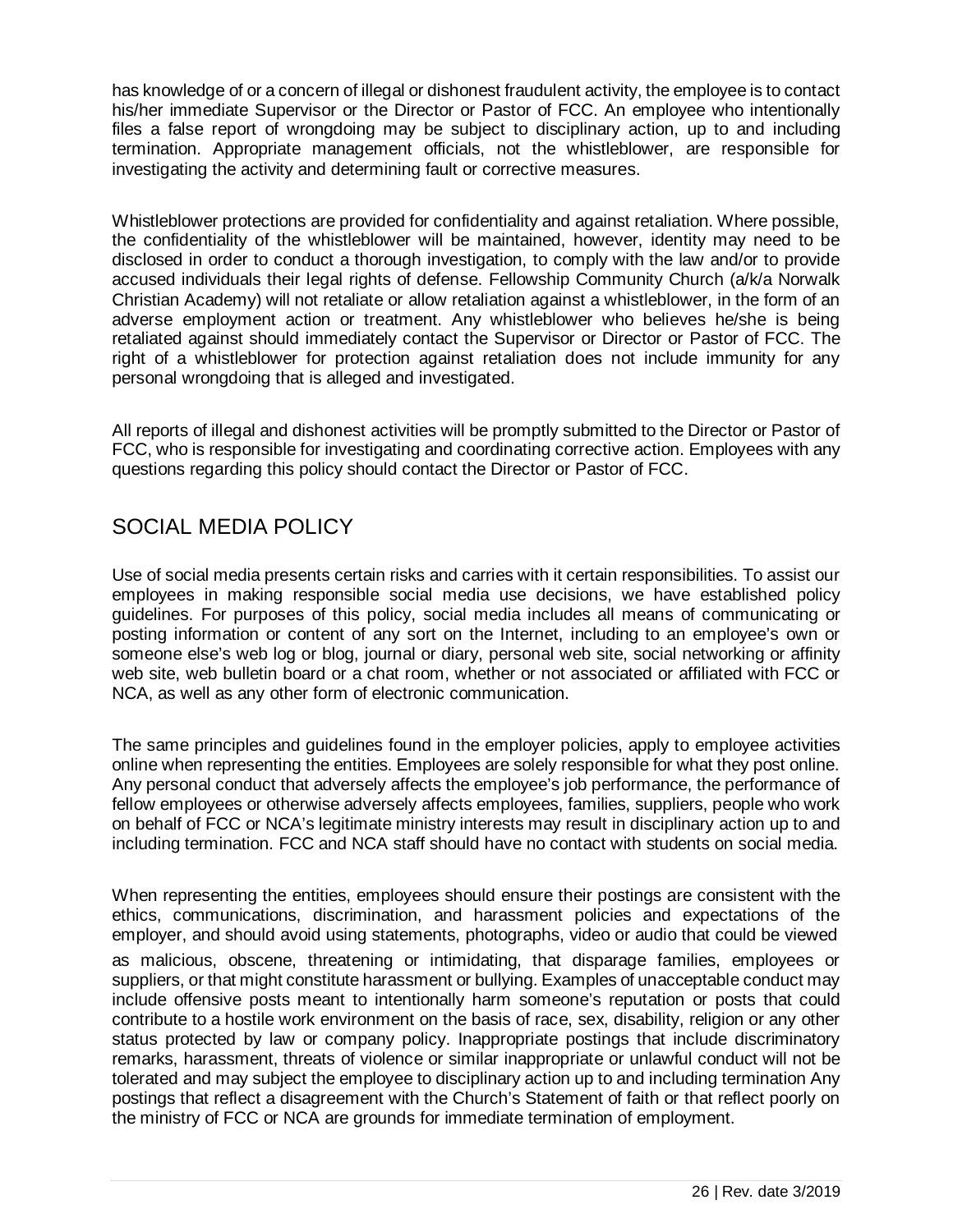In addition, the following expectations apply:

- Employees shall not create a link from their blog, website or other social networking site to the companies' website without identifying themselves as an FCC or NCA employee.
- Employees shall express only their personal opinions, never representing themselves as a company spokesperson. If Fellowship Community Church (a/k/a Norwalk Christian Academy) is a subject of the content being created, employees must be clear that they are an employee, are not speaking on behalf of FCC and NCA, and that their views do not represent those of the Church, fellow employees, families, suppliers or people working on behalf of FCC or NCA.

Employees are not allowed to use work email addresses to register on social networks, blogs or other online tools utilized for personal use and may not use social media while on work time or on equipment we provide, unless it is work-related as authorized by the Director or Pastor and consistent with the communications equipment policy. Employees should not speak to the media on FCC or NCA's behalf and should direct all media inquiries to the Director or Pastor of FCC.

FCC and NCA prohibit taking negative action against any employee for reporting a possible deviation from this policy or for cooperating in an investigation. Any employee who retaliates against another employee for doing so, may be subject to disciplinary action, up to and including termination. Any questions on this policy should be directed to the Director or Pastor of FCC.

# <span id="page-27-0"></span>PERSONAL RELATIONSHIPS POLICY

In order to avoid conflicts of interest and other potential issues, an employee who is involved in a personal relationship with another employee may not work directly for or supervise the employee with whom he or she is involved. For purposes of this policy, personal relationship is defined as a relationship between individuals who have or have had a continuing relationship of a romantic or intimate nature.

When a conflict or the potential for conflict arises, as determined by the employer, because of a personal relationship between employees, even if there is no line of authority or reporting involved, the employees may be separated by reassignment or terminated from employment. If a personal relationship is established after employment, it is the responsibility and obligation of the employees involved to disclose the existence of the relationship to his/her Supervisor, or Director or Pastor of FCC as appropriate. In such event, the individuals concerned will be given the opportunity to provide input as to who is to be transferred to another position or terminated if no position is available, however, management will make the final decision on employment action, as ministry needs and other factors determine. FCC and NCA reserve the right to take immediate action if an actual or potential conflict of interest arises concerning individuals who occupy positions at any level, should it be determined that it may affect employment decisions or general ministry expectations.

## <span id="page-27-1"></span>OPEN DOOR POLICY/CONFLICT RESOLUTION

The entities maintain an open-door policy regarding employee concerns. Employees are encouraged to share their concerns, seek information, provide input, and resolve problems/issues through the Director or Pastor, and as appropriate, consult with any member of management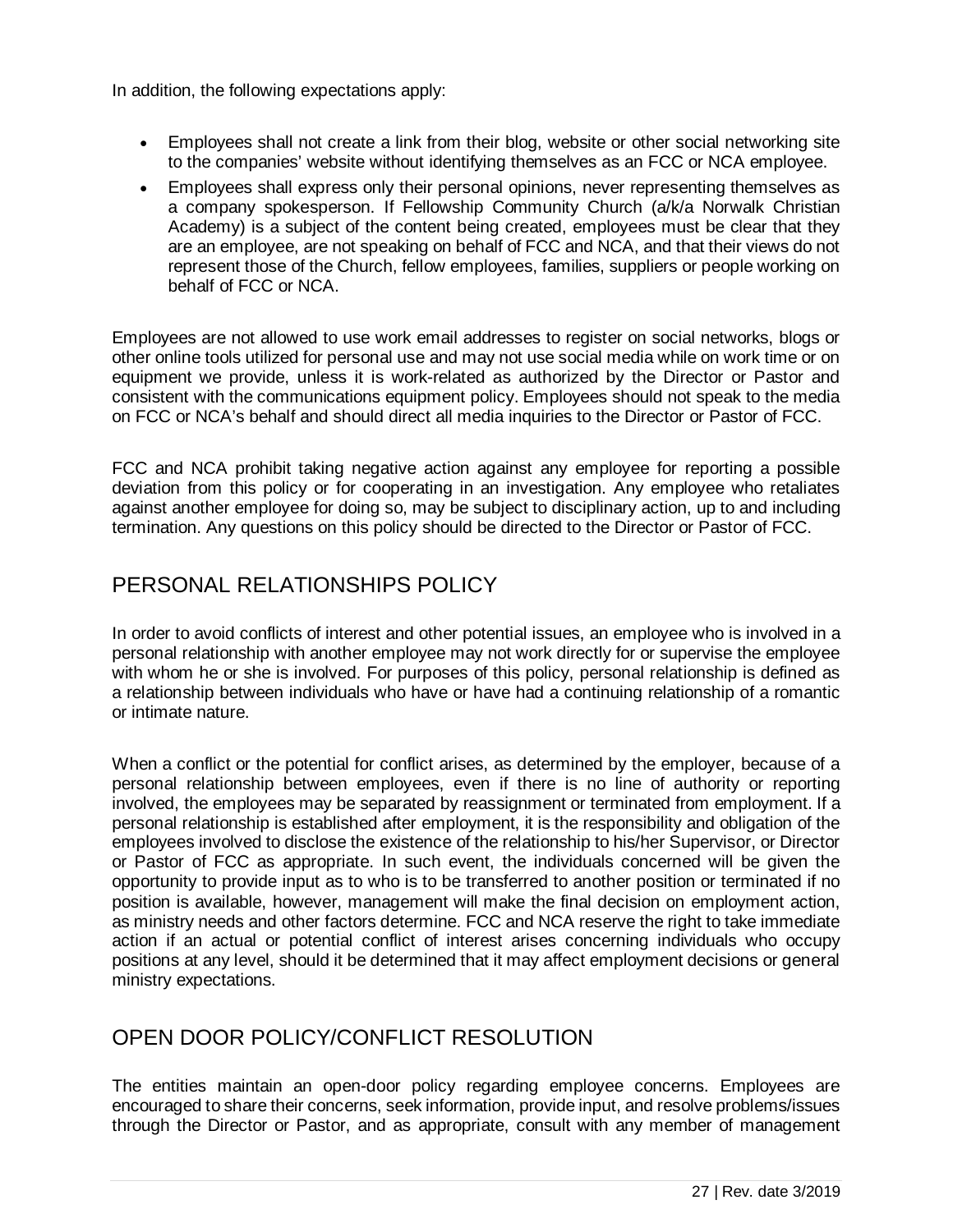toward those ends. Directors & Pastors are expected to listen to employee concerns, to encourage their input, and to seek resolution to their problems/issues.

Employees should bring to the Director or Pastor, as appropriate, any conflicts or suggestions affecting their work and/or the employer or another employee. Failure to report minor problems or concerns may result in major issues if unresolved. If the employee is unsatisfied that the complaint has been resolved, he/she is encouraged to discuss the problem or complaint with the Director or Pastor of FCC.

All attempts will be made to hold complaints in the strictest confidence, as the matter permits, and resolve any problem. Throughout this process, we encourage employees to share possible solutions and input, so a mutually satisfying resolution can be achieved.

#### <span id="page-28-0"></span>**COMMUNICATION**

The employer uses bulletin boards to communicate important information, such as safety rules, management memos and policy revisions/updates. Employees have the responsibility to read posted information. Employees may not post material on bulletin boards without first receiving approval from management.

### <span id="page-28-1"></span>**SOLICITATION**

Employees may distribute order forms, pledge forms or other literature, however, management reserves the right to determine the appropriateness of such literature. Distribution or collection of services or products is allowed during employee meals or break periods only, or outside of work. Persons not employed by FCC or NCA may not solicit or distribute literature at any time on Church premises. Please report any non-employee solicitation to the Director or Pastor.

### <span id="page-28-2"></span>PERSONNEL FILES

Personnel files are confidentially maintained on all employees of Fellowship Community Church (a/k/a Norwalk Christian Academy). It is important that employees notify the Director or Pastor of any change in address, telephone number, tax withholding information, etc., in order to maintain accurate employee information, such as benefits and emergency contacts. Notification of these changes is the employee's responsibility. Current employees wishing to view their personnel file may submit a written request to the Director or Pastor to schedule an appointment for viewing.

### <span id="page-28-3"></span>BREAKROOM/WORK AREAS

The Church provides break areas and work areas for its employees. We expect each employee to clean-up after him/herself as a matter of courtesy to all. Food should be consumed in the break area, rather than in work areas. All drinks in the classroom must be contained in a spill-proof container and out of the reach of children. Each employee should do their part in ensuring the building is clean and orderly and that it presents a positive image to families and visitors.